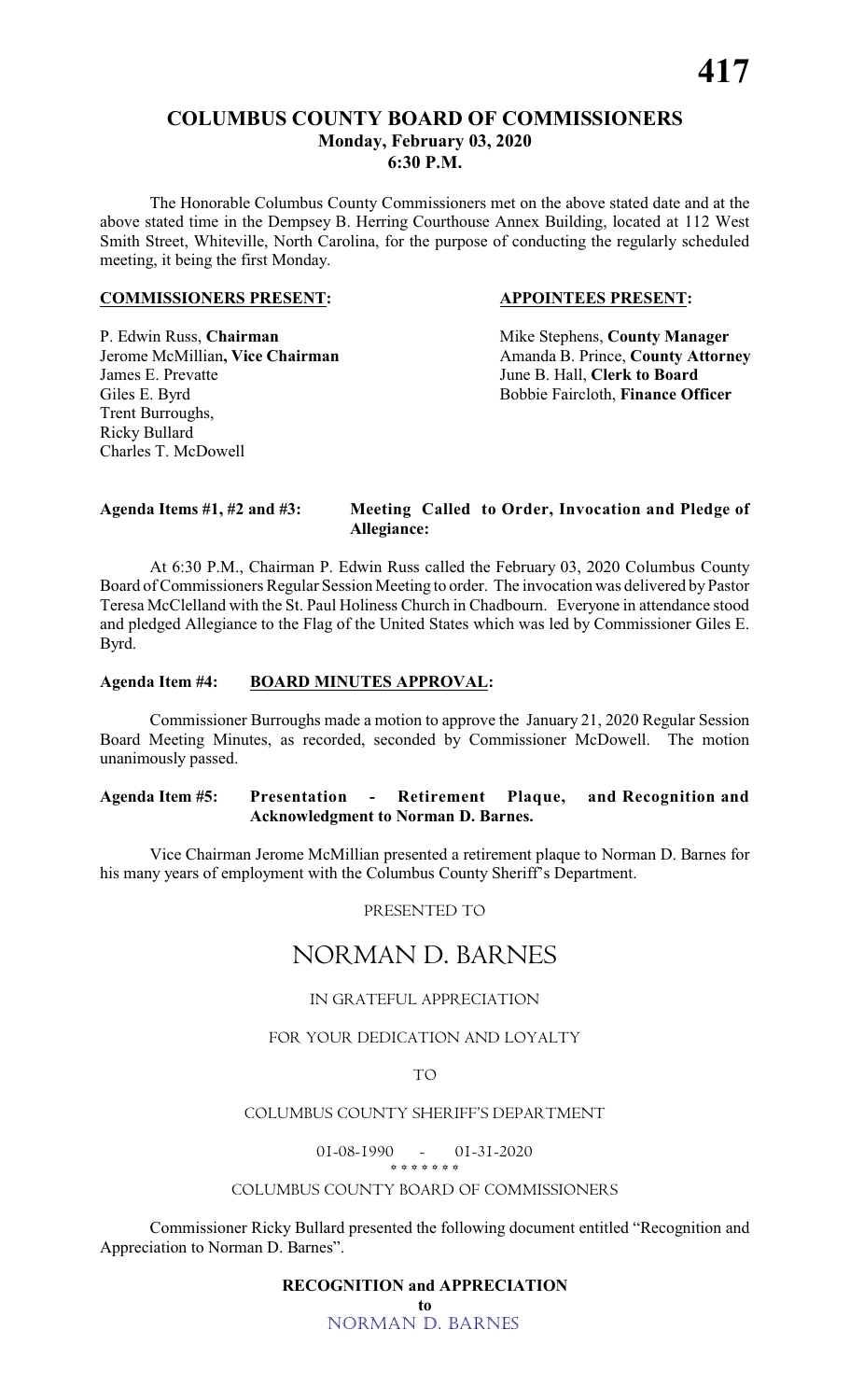**WHEREAS,** in life, we do encounter people with strong determination to be their best at all levels of employment; and this person is continuously striving to improve life, aiding people who are struggling with problems or weakness, and always searching to find avenues to help someone, and is considered to be very rare and is indeed precious; **and**

**WHEREAS,** Columbus County was blessed to have an employee who possesses the above listed qualities, namely, NORMAN D. BARNES**; and**

**WHEREAS, NORMAN D. BARNES started employment with the Columbus County** Sheriff's Department on January 08, 1990 as a Detention Officer, soon hired as a full-time Deputy and was promoted to a Lieutenant on June 21, 2014; **and**

WHEREAS, MR. BARNES has been heavily involved in the following avenues of service and help at the Sheriff's Department:

- Started work with the DARE Program in February, 1998, and has worked with students in all County Schools and the Christian Academy;
- Received Advanced Certification from the North Carolina Sheriff's Training and Standards;
- Certified Drug Abuse Resistance Education (DARE) Instructor;
- Instructor of G.R.E.A.T. (Gang Resistance Education and Training Program);
- In Service on record; **and**
- $\bullet$  Dedicated and loyal employee for thirty (30) years.

**WHEREAS,** employees that dedicate their talent and time to help people in need will be held in honor and remembrance with their superiors and co-workers for many years.

**NOW, THEREFORE, BE IT RESOLVED** we, the Columbus County Board of Commissioners resolve to recognize and acknowledge the outstanding willingness and dedication of NORMAN D. BARNES.

APPROVED and ADOPTED this the 3<sup>rd</sup> day of February, 2020.

#### **COLUMBUS COUNTY BOARD OF COMMISSIONERS**

| $\sqrt{s}$ <i>P. EDWIN RUSS</i> , Chairman | /s/ JEROME McMILLIAN, Vice Chairman   |
|--------------------------------------------|---------------------------------------|
| <b>S JAMES E. PREVATTE</b>                 | <b>S GILES E. BYRD</b>                |
| <b>/s/ TRENT BURROUGHS</b>                 | <b>/s/ RICKY BULLARD</b>              |
| /s/ CHARLES T. McDOWELL                    | <b>ATTESTED BY:</b>                   |
|                                            | /s/ JUNE B. HALL, Clerk to Board      |
| /s/ MICHAEL H. STEPHENS, County Manager    | /s/ AMANDA B. PRINCE, County Attorney |

Commissioner Byrd made a motion to approve and adopt the Recognition and Appreciation to Norman D. Barnes, seconded by Vice Chairman McMillian. The motion unanimously passed.

**Agenda Item #6: FIRE and RESCUE - INCREASE IN RESCUE SERVICES:** Randy Guyton, President of the Fire and Rescue Association, will discuss a two (\$ .02) cent increase for rescue services.

- 1. I am Randy Guyton, Chief of Klondyke and Chadbourn Volunteer Fire and Rescue Department, and President of the Columbus County Fire and Rescue Association;
- 2. I am here on behalf of all nine (9) rescue departments in the County;
- 3. One of the biggest issues we are facing now is keeping enough personnel on board to keep the calls answered;
- 4. At present we have operating volunteers that are part-time and full time, paid personnel who are part-time and full-time;
- 5. We do not have enough volunteers;
- 6. The training that is required is as follows:
	- -EMT Test (basic Level) 288 hours
	-
	- -Intermediate Level 400 hours class time<br>-Paramedic Class 1150 hours by itself 1150 hours by itself
		- -State Test 1438 hours in class
- 7. After each call is made, there are lots of paperwork to be done, which could range from 15 minutes to 1 hour;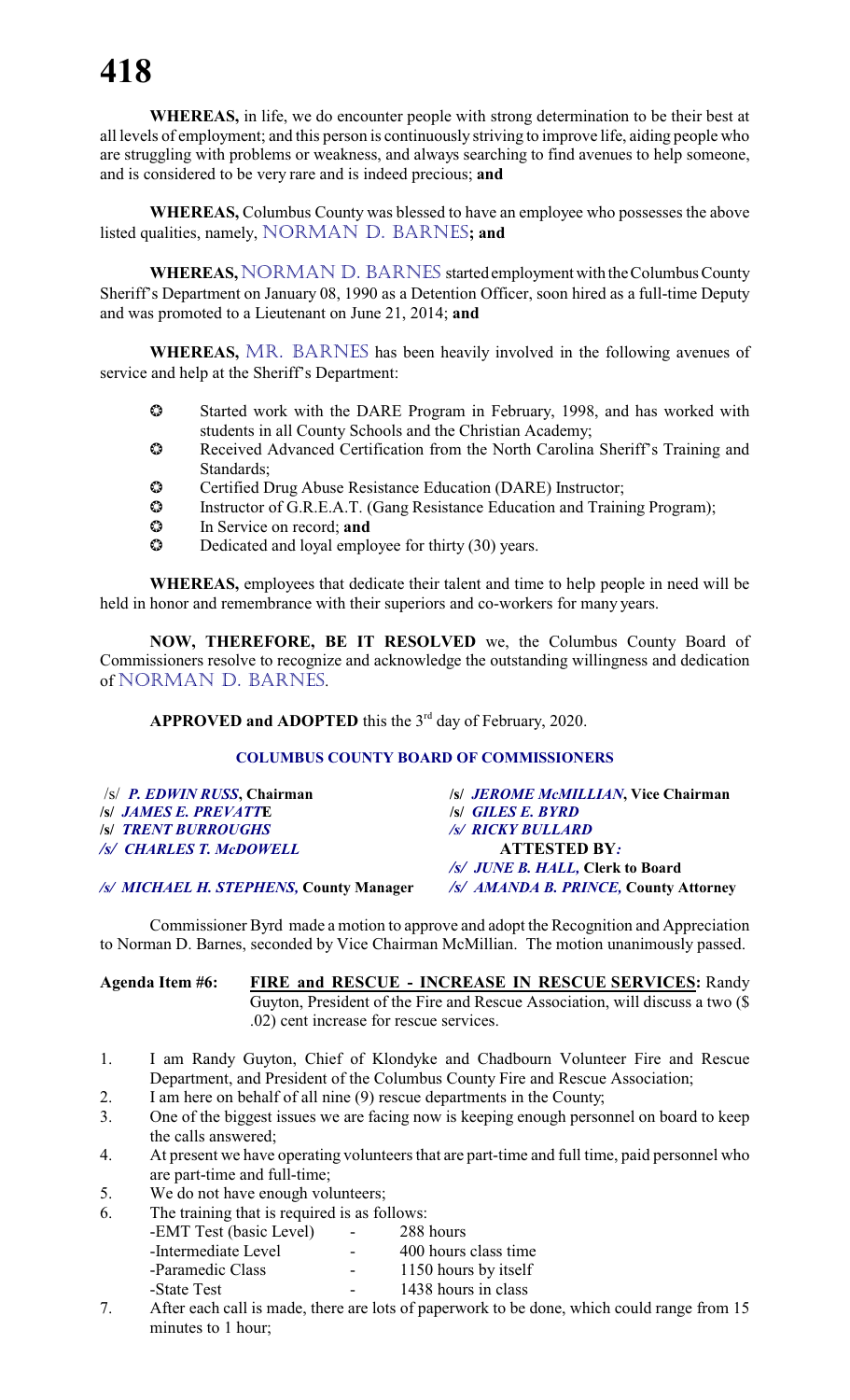- 8. The State Medical Board may require a two (2) years Associate's Degree for the Paramedic Level;
- 9. The part-time paid personnel and the full-time paid personnel are going to other counties for more pay;
- 10. In 2001, a two (\$ .02) cents rescue tax was voted in for the eight (8) rescue departments, excluding Whiteville because they already had a two (\$ .02) cents rescue tax;
- 11. We have not had an increase since then;
- 12. Currently, the departments get an average of \$70,000 per year from the tax;
- 13. In the last two (2) years, Medicaid has cut down on what they will pay us for a call, and some of the services they will pay for has been eliminated, and the amount they will pay has been decreased;
- 14. If you increase the rescue tax by two (\$ .02) cents, that will give each department approximately \$70,000 to operate on;
- 15. We have a good EMS System in Columbus County and one that I am proud of;
- 16. If we have to go to a paid EMS system, it would cost us a lot more;
- 17. We are struggling and we need help, and we need to keep the EMS system operating; **and**
- 18. We are asking you to help us and give us a two (\$ .02) sales tax increase.

Chairman Russ stated this matter would be taken under advisement.

#### **ADJUSTMENT to AGENDA:**

Commissioner Prevatte made a motion to move Agenda Item #16 to Agenda Item #7A, seconded by Commissioner Byrd. The motion unanimously passed.

#### **Agenda Item #7: NORTH CAROLINA DEPARTMENT of TRANSPORTATION - REQUEST for ADDITION to STATE MAINTAINED SECONDARY ROAD SYSTEM:**

Kenneth L. Clark, PE, District Engineer, requested Board Approval to add Maple Drive, Maple Court, Silver Lane and Scarlet Lane to the State Maintained Secondary Road system by adoption of the following Resolution.

#### **North Carolina Department of Transportation Division of Highways Request for Addition to State Maintained Secondary Road System**

**North Carolina County: Columbus Road Description:** Addition of Maple Drive, Maple Court, Silver Lane and Scarlet Lane in the Maplewood Subdivision

**WHEREAS,** the attached petition has been filed with the Board of County Commissioners of the County of Columbus requesting that the above described road, the location of which has been indicated in red on the attached map, be added to the Secondary Road System; **and**

**WHEREAS,** the Board of County Commissioners is of the opinion that the above described road should be added to the Secondary Road System, if the road meets minimum standards and criteria established by the Division of Highways of the Department of Transportation for the addition of roads to the System.

**NOW, THEREFORE**, be it resolved by the Board of County Commissioners of the County of Columbus that the Division of Highways is hereby requested to review the above described road, and to take over the road for maintenance if it meets established standards and criteria

#### **CERTIFICATE**

The foregoing resolution was duly adopted by the Board of Commissioners of the County of Columbus at a meeting on the 3rd day of February, 2020.

**WITNESS** my hand and official seal this the 3rd day of February, 2020.

**(Official Seal) Clerk, Board of Commissioners County: Columbus**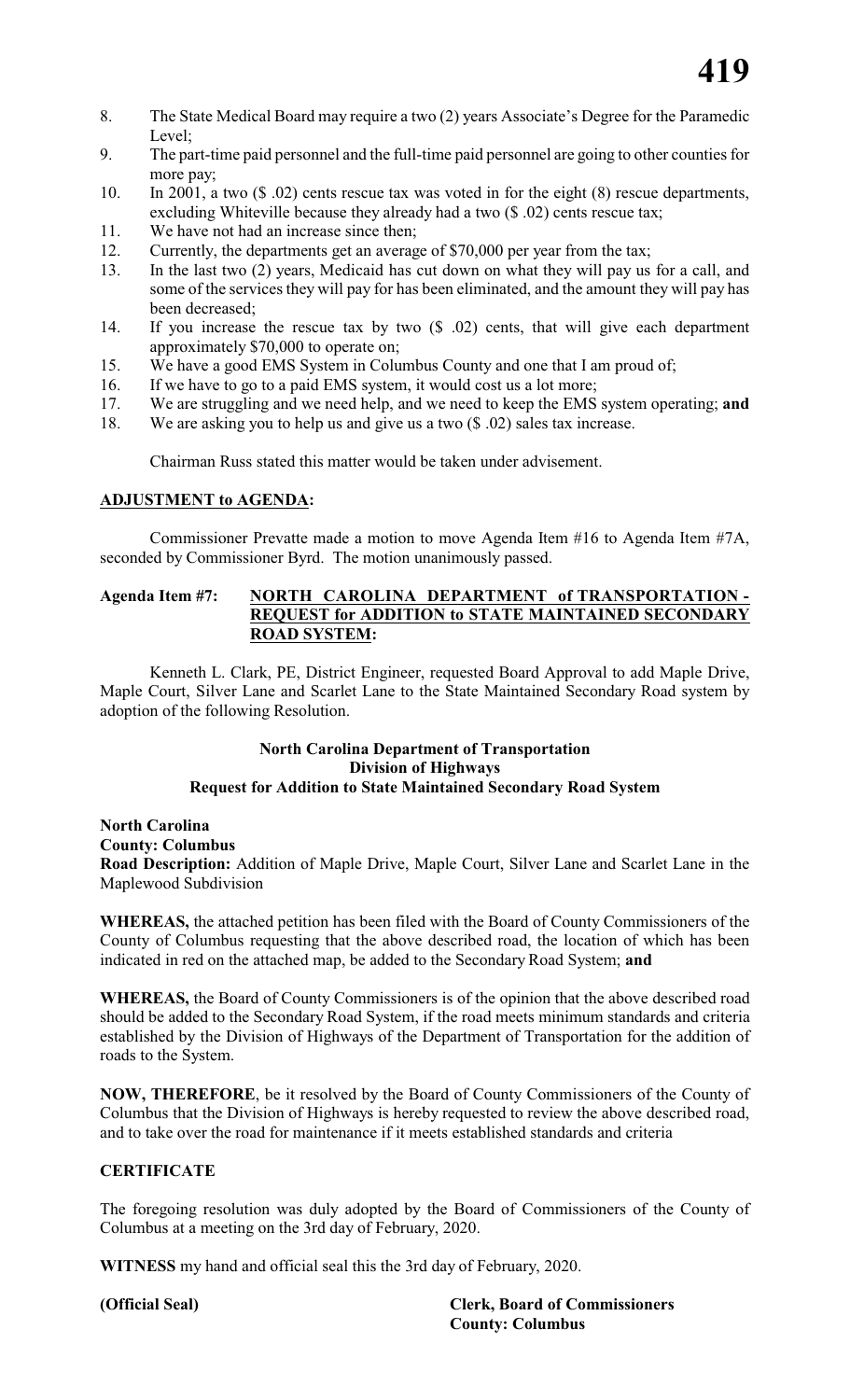Commissioner Burroughs made a motion to approve the Request for Addition to State Maintained Secondary Road System, by Resolution, seconded by Commissioner Prevatte. The motion unanimously passed.

#### **Agenda Item #7A: PUBLIC INPUT:**

Chairman Russ opened the floor for Public Input, and requested Amanda B. Prince, County Attorney, orally read the policy on Public Address to the Board. Ms. Prince read the policy in its entirety. The following spoke.

- 1. **Douglas George Smith, 1680 Dock Road, Whiteville, NC 28472:** stated the following: -I have been traveling to different locations and talking to sheriffs and chiefs; -I have traveled to Virginia and they are forming militias to keep the sheriff in place; **and** -A gun is a state of mind, and if used properly can be very advantageous.
- 2. **David B. Scott, 1004 Lakeshore Drive, Lake Waccamaw, NC 28450:**stated the following: -I am here to voice my opposition on the gun resolution;
	- -I am a gun owner and a hunter;

-I do realize the more guns you have, the more violence you could have if not used wisely; -I also realize the damage this resolution could have to Columbus County's reputation and its image, especially we are actually trying to recruit industry, people and jobs;

-The number of guns will send the opposite message we are trying to convey to the public; **and**

-You were sent a letter with multiple signatures that are in opposition to this resolution.

3. **Robert Hanson White, 83 Mt. Olive Road, Whiteville, NC 28472:** stated the following: -The Second Amendment is the most important amendment that we have;

-It is unlawful for any elected official to say anything that is contrary to their oath of office; -The Second Amendment gives you a stance; **and**

-A militia and freedom to bear arms are two (2) different issues.

#### 4. **Pamela Diane Ward, 137 Cedar Street, Cerro Gordo, NC:** stated the following:

-On November 17, 2019, my son was taken to the Emergency Room at Columbus Regional Healthcare System;

-He laid on a cot for two (2) months and one (1) week, had no television;

-He was fed cheeseburgers and frenchfries;

-On January 27, 2020, my son was transferred to Outward Bound in Greensboro;

-We need a community-based service;

-My son is 41 years old and does not qualify for many programs; **and**

-I contacted a worker at the Department of Social Services and she was very rude to me, and one lady was very helpful.

5. **Mazie Swindell Smith, 284 Sutton Pl. Drive, Lake Waccamaw, NC 28450:** stated the following:

-I am a constituent here tonight to express my opposition to the Columbus County Second Amendment Sanctuary Resolution; **and**

-My concerns are many, and we do not need this resolution which could discourage people from moving to Columbus County.

#### **Agenda Item #8: SOIL and WATER CONSERVATION - RESOLUTION of the COMMISSIONERS of COLUMBUS COUNTY, NORTH CAROLINA SUPPORTINGtheREGIONALWACCAMAWRIVERWATERSHED STUDY GRANT PROPOSAL:**

Edward E. Davis, Soil and Water Conservation Director, requested Board approval of the following Resolution of the Commissioners of Columbus County, North Carolina Supporting the Regional Waccamaw River Watershed Study Grant Proposal.

#### **RESOLUTION OF THE COUNTY COMMISSIONERS OF COLUMBUS COUNTY, NORTH CAROLINA SUPPORTING THE REGIONAL WACCAMAW RIVER WATERSHED STUDY GRANT PROPOSAL**

**WHEREAS,** the mission of the Waccamaw River Watershed Study is to seek ways of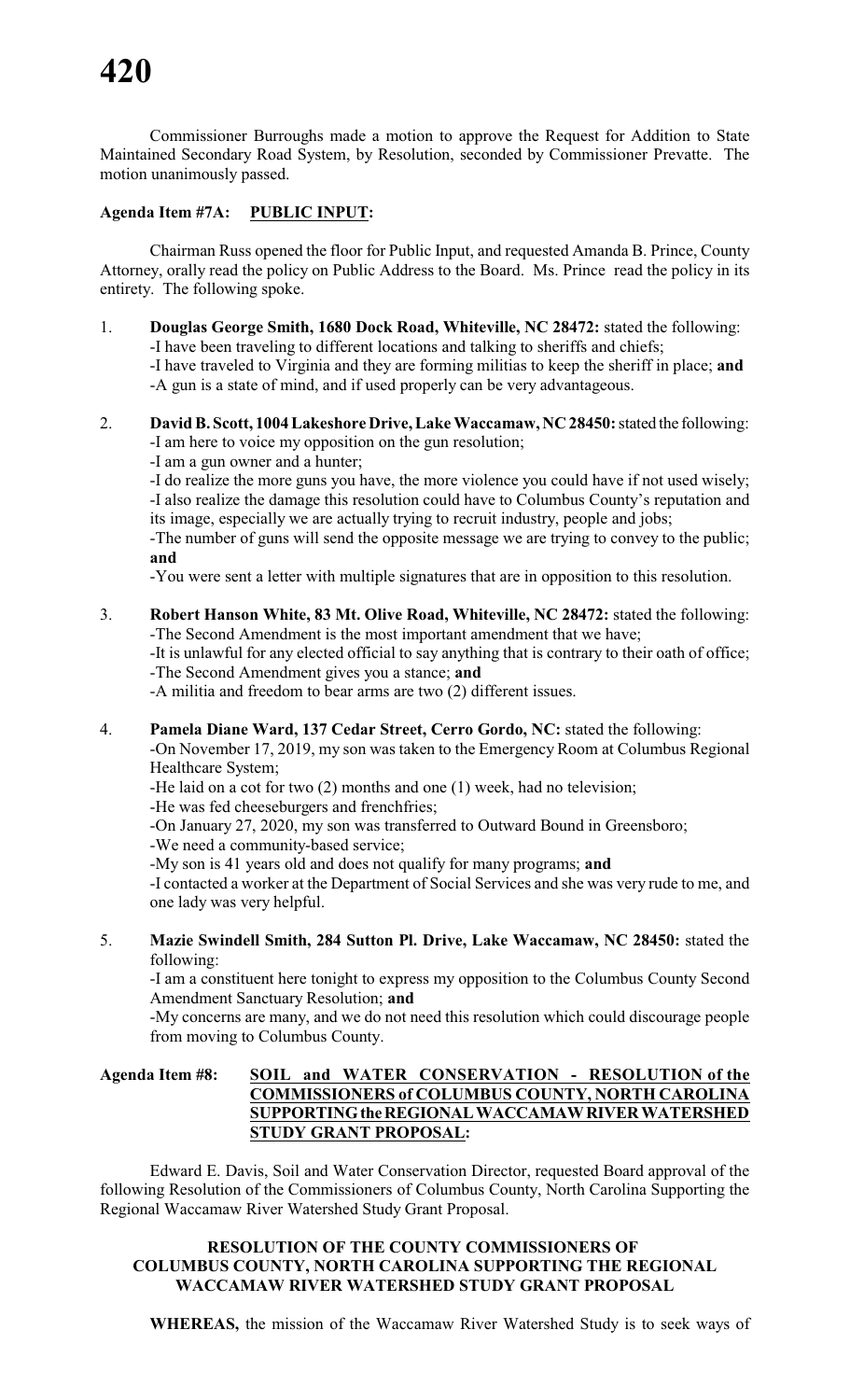reducing flooding in the watershed from its beginning in HorryCounty, SC around the Conway, SC area and continuing upstream through Brunswick County, NC; Columbus County, NC; and to the upper reaches of the watershed in Bladen County, NC; **and**

**WHEREAS,** the purpose of the Waccamaw River Watershed Study is to develop a strategic plan that will identify the flooding issues in the Waccamaw River Watershed; develop benchmarks for problem areas; prioritize capital improvements; and reduce economic vulnerabilities; **and**

**WHEREAS,** the strategic planning process will engage the proper agencies in developing a long-range plan for addressing identified issues and seek ways of funding corrective actions and long-term maintenance of installed best management practices to protect public health and human safety; create more resilient communities; and encourage enhanced economic development opportunities; **and**

**WHEREAS,** the total funds sought to complete the study shall be \$415,000; requiring a cash match from Horry County, SC; Brunswick County, NC; Columbus, NC; and Bladen County, NC of \$20,750 each; **and**

**WHEREAS,** each county's participation is essential to the regional partnership, shared matching funds, and ensuing collaborative study.

**NOW, THEREFORE, BE IT RESOLVED THAT** the County Commissioners of Columbus County, North Carolina support the Waccamaw River Watershed Study and commit to the required \$20,750 in cash match in order to secure the necessary grant funds.

Adopted this 3<sup>rd</sup> day of February, 2020.

/s/ **P. EDWIN RUSS, Chairman** County Commissioner **Attest:** /s/ **JUNE B. HALL, Clerk**

Commissioner Burroughs made a motion to approve and adopt the Resolution of the Commissioners of Columbus County, North Carolina Supporting the Regional Waccamaw River Watershed Study Grant Proposal, seconded byCommissioner McDowell. The motion unanimously passed.

#### **RESOLUTION for SECOND AMENDMENT RIGHTS Agenda Item #9: RESOLUTION - COLUMBUS COUNTY SECOND AMENDMENT SANCTUARY RESOLUTION:**

Mike Stephens, County Manager, requested Board approval and adoption of the following Columbus County Resolution for Second Amendment Rights.

Columbus County Resolution for Second Amendment Rights

Whereas, it is acknowledged that the right of individuals to keep and bear arms is under attack in the United States of America by elected officials from many levels of Government; and,

Whereas, it is further recognized that the Constitution of the United States of America is the supreme law of the land, and the Second Amendment to the Constitution guarantees individuals have the right to keep and bear arms in a manner that shall not be infringed; and,

Whereas, the Supreme Court of the United States has, through multiple rulings, upheld an individual's right to keep and bear arms when federal, state, and local laws have sought to restrict this right; and,

Whereas, the right to bear arms is necessary for self-defense, the defense of others including family members, the protection of individual liberty, and for the preservation of our United States Constitution; and,

Whereas, according to the Declaration of Independence, we are afforded the "God-given" rights of personal security, personal liberty and private property, and should we ever allow this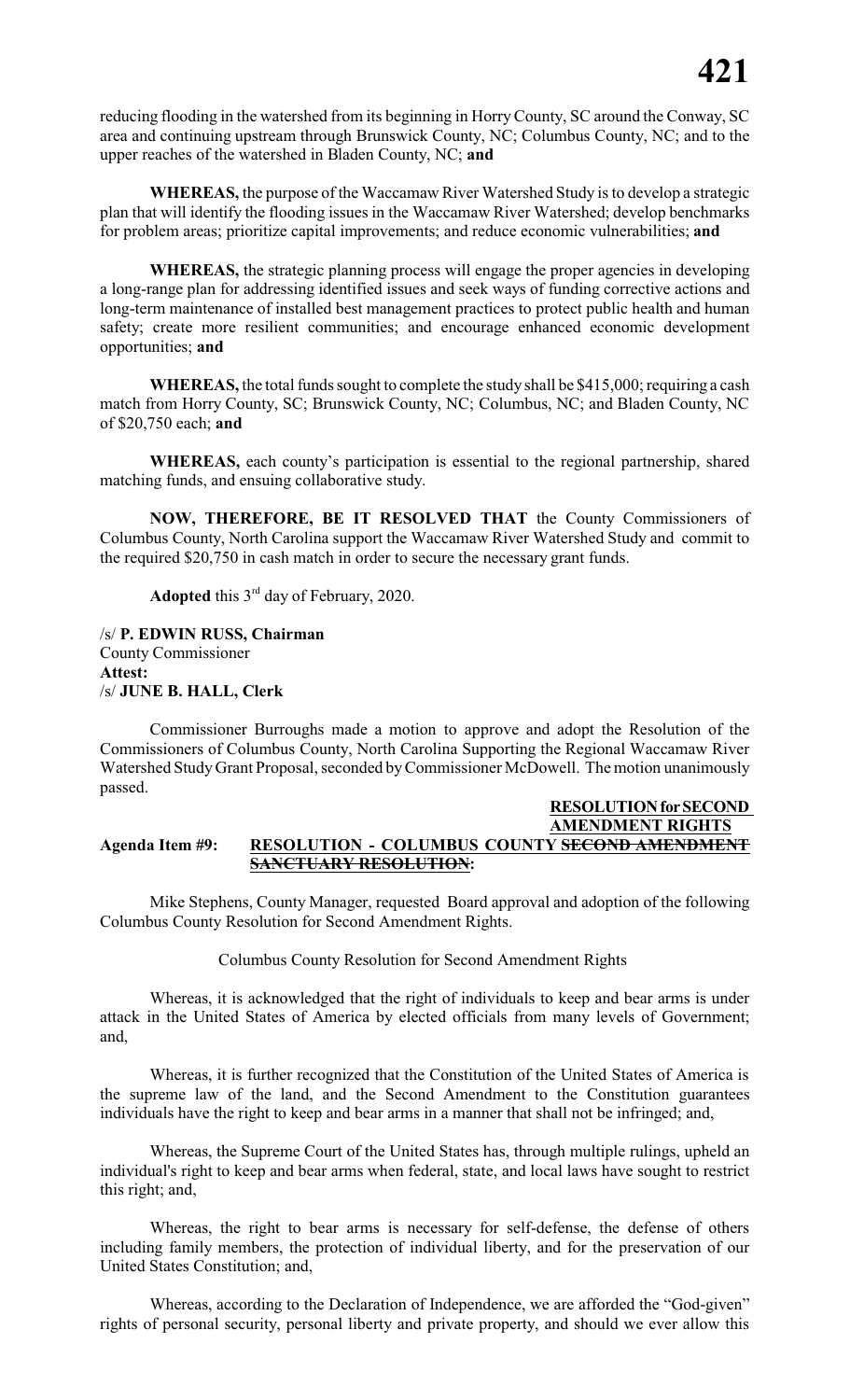foundation to be eroded and lose faith that these rights are a gift directly from God to each individual, then we lose the basis of the greatness of the miracle of America; and,

Whereas, the Columbus County Board of Commissioners wishes to express its deep commitment to protecting Columbus County Citizens' Second Amendment Rights; and,

Whereas, the Columbus County Board of Commissioners wishes to express opposition to any law, regulation, or other act that would infringe on the Second Amendment Rights of Columbus County Citizens; and,

Whereas, the Columbus County Board of Commissioners expresses its intent for Columbus County to stand as a Constitutional Rights Protection County for Second Amendment Rights by opposing any efforts by any entity to restrict these Rights. Opposition will include any means available under the U.S. Constitution and the laws of North Carolina including the withholding of funds, direction of County employees, legal action, and other means as deemed necessary and legal.

NOW, THEREFORE, BE IT RESOLVED that the Columbus County Board of Commissioners declares Columbus County a Second Amendment Constitutional Rights Protection County and declares that Columbus County Government will respect and defend the Second Amendment Rights of County Citizens.

BE IT FURTHER RESOLVED that the Columbus County Board of Commissioners implores the North Carolina Legislature and the United States Congress to preserve, uphold, and protect the rights of all citizens to keep and bear arms under the United States Constitution and further implores the North Carolina Legislature and the United States Congress to reject any provision, law, or regulation that may infringe, have the tendency to infringe, or place any additional burdens on the right of law-abiding citizens to bear arms.

BE IT FURTHER RESOLVED that the Columbus County Government will utilize all legal means necessary to protect the Second Amendment Rights of Columbus County citizens including, but not limited to, legal action.

Adopted this the  $3<sup>rd</sup>$  day of February, 2020.

#### COLUMBUS COUNTY BOARD OF COMMISSIONERS

| /s/P. EDWIN RUSS, Vice Chairman                 | <b>/s/ JEROME McMILLIAN</b>                  |
|-------------------------------------------------|----------------------------------------------|
| <b>S JAMES E. PREVATTE</b>                      | /s/ GILES E. BYRD                            |
| <b>S TRENT BURROUGHS</b>                        | <b>/s/  RICKY BULLARD</b>                    |
| /s/ CHARLES T. McDOWELL                         | <b>ATTESTED BY:</b>                          |
|                                                 | /s/ <i>JUNE B. HALL</i> , Clerk to the Board |
| /s/ <i>MICHAEL H. STEPHENS</i> , County Manager | /s/ AMANDA B. PRINCE, County                 |
|                                                 | <b>Attorney</b>                              |

Commissioner Burroughs made a motion to approve and adopt the Columbus County Resolution for Second Amendment Rights, seconded by Commissioner Bullard. The motion unanimously passed.

#### **RECESS REGULAR SESSION and enter into COMBINATION MEETING of COLUMBUS COUNTY WATER and SEWER DISTRICTS I, II, III, IV and V BOARD MEETING:**

At 7:47 P.M., Commissioner Bullard made a motion to recess Regular Session and enter into **combination meeting** of Columbus County Water and Sewer Districts I, II, III, IV and V Board Meeting, seconded by Commissioner McDowell. The motion unanimously passed.

#### **Agenda Item #10: COLUMBUS COUNTY WATER and SEWER DISTRICTS I, II, III, IV AND V - APPROVAL of BOARD MEETING MINUTES:**

January 21, 2020 **Combination Meeting** of Columbus County Water and Sewer Districts I, II, III, IV and V Board Meeting **(5 sets)**

This information will be recorded in Minute Book Number 2 for each Water District, respectively.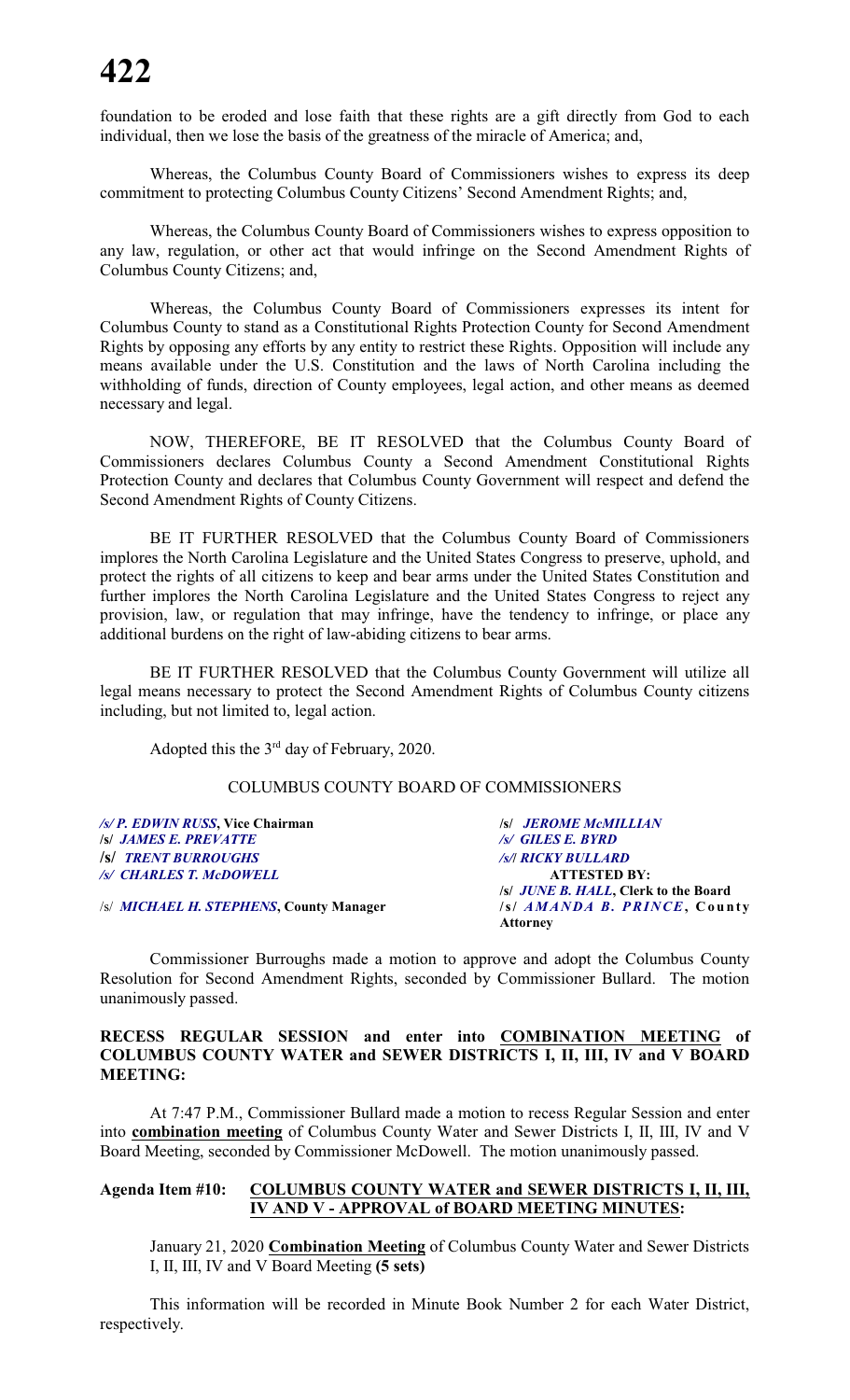#### **Agenda Item #11: COLUMBUS COUNTY WATER and SEWER DISTRICTS I, II, III, IV and V - APPROVAL of MONTHLY BILLING ADJUSTMENTS:**

Harold Nobles, Public Utilities Director, requested Board approval of the November and December, 2019 Monthly Billing Adjustments.

This information will be recorded in Minute Book Number 2 for each Water District, respectively.

#### **Agenda Item #12: COLUMBUS COUNTY WATER AND SEWER DISTRICTS I, II, III and V - APPROVAL of WATER SYSTEM EXTENSION PROJECTS, and APPROVAL of GREEN ENGINEERING CONTRACT:**

Harold Nobles, Public Utilities Director, requested Board approval of Water Systems extensions contingent upon signups to make projects feasible, and approval of Green Engineering Contract.

This information will be recorded in Minute Book Number 2 for each Water District, respectively.

#### **Agenda Item #13: COLUMBUS COUNTY WATER and SEWER DISTRICT IV - APPROVAL of SUBMISSION of LOAN and GRANT APPLICATION to USDA - RD, and APPROVAL of GREEN ENGINEERING CONTRACT for PER AND EA:**

Harold Nobles, Public Utilities Director, requested Board approval to submit an USDA Rural Development Application for loan and grant funds for the WD-IV Project, and approval of the contract with Green Engineering for the Preliminary Engineering Report and Environmental Assessment.

This information will be recorded in Minute Book Number 2 for Water District IV.

#### **ADJOURN COMBINATION MEETING of COLUMBUS COUNTY WATER and SEWER DISTRICTS I, II, III, IV and V BOARD MEETING:**

At 7:57 P.M., Commissioner Byrd made a motion to adjourn the **combination meeting** of Columbus County Water and Sewer Districts I, II, III, IV and V Board Meeting, and resume Regular Session, seconded by Commissioner Prevatte. The motion unanimously passed.

#### **Agenda Item #14: CONSENT AGENDA ITEM:**

Commissioner Byrd made a motion to approve the following Tax Refunds and Releases, seconded by Commissioner McDowell. The motion unanimously passed.

#### **Tax Refunds and Releases.**

| <b>NAME</b><br>Account #<br>Date                                             | <b>Amount Released</b>   | <b>Property Value</b>                                                                                          | Bill#<br>Year            | <b>Property #</b> User Fee |             | Late List | <b>Discount</b><br><b>District</b> | <b>TOTAL</b> |
|------------------------------------------------------------------------------|--------------------------|----------------------------------------------------------------------------------------------------------------|--------------------------|----------------------------|-------------|-----------|------------------------------------|--------------|
| C W Graham Trucking Inc<br>\$0.00                                            | $15 - 01972$<br>\$362.22 | 2/3/2020<br>\$0.00                                                                                             | \$2,082.87<br>\$2,445.09 | \$258,742.00 18-19         |             | 99999     | 00000                              | \$0.00       |
| 618 Shaw Road<br>Riegelwood, NC 28456<br>Columbus Rescue(51.74) release Acme |                          | Refund portion of value on permanent tags. State reported the cost of equipment and did not depreciate.Release |                          |                            |             |           |                                    |              |
| Lee McKenzie<br>\$0.00                                                       | 004988<br><i>so.oo</i>   | 2/3/2020<br>\$0.00                                                                                             | \$0.00<br>\$200.00       |                            | \$0.00 2019 | 99999     | 00000                              | \$200.00     |
| 378 Farm Lane<br>Whiteville, NC 28472                                        |                          | Refund User Fee. Already has Can.                                                                              |                          |                            |             |           |                                    |              |

#### **Agenda Item #15: COMMENTS:**

Chairman Russ opened the floor for comments. The following spoke.

A. **Department Managers:**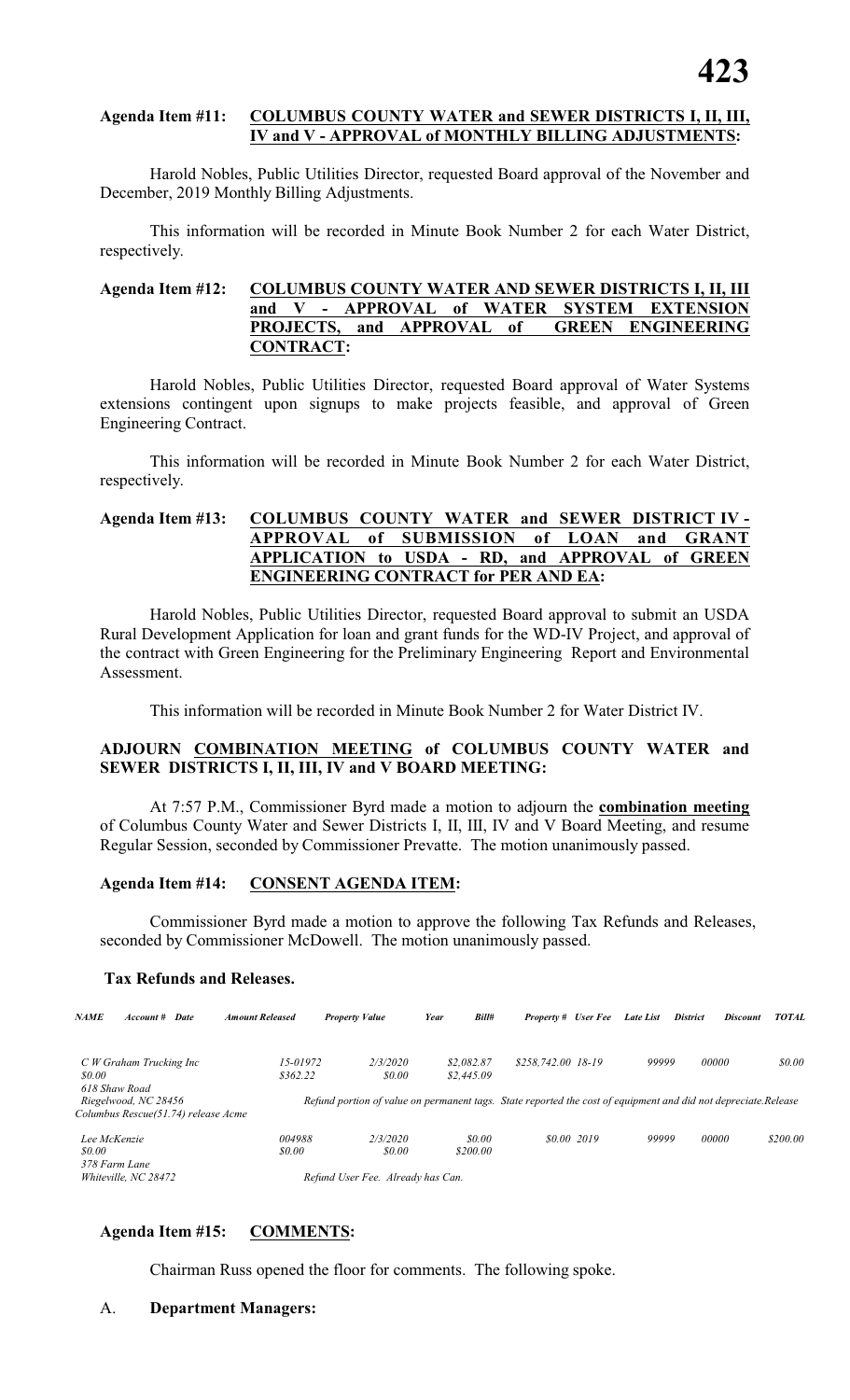# **424**

#### 1. **Dalton Dockery, Cooperative Extension Director:** stated the following:

-Relative to the Complete Census Committee, we have set up the next meeting for February 20, 2020;

-We have set up dates at the libraries to help people fill out their census as follows:

| March 30, 2020 | $3:00$ P.M. | $\overline{\phantom{a}}$ | 7:00 P.M.  |
|----------------|-------------|--------------------------|------------|
| March 31, 2020 | $3:00$ P.M. | $\overline{\phantom{a}}$ | 7:00 P.M.; |

-Our Federal funding is based on the census count;

-I distributed information on Unify Columbus which will be held on February 22, 2020, 11:00 A.M., at Bowers Auditorium; **and**

-We need everyone that will to attend this event.

#### 2. **Gary Lanier, Economic Development Director:** stated the following:

-We have been working with International Paper Company relative to refinancing of bonds;

-They did this last year and has another bond they want to refinance;

-According to the legal requirements, this has to be approved by the Industrial Facilities Pollution Control Financing Authority, but I do not have enough time to schedule a meeting; **and**

-I will ask that we set a public hearing for March 02, 2020, at 6:30 P.M. to consider the approval of refinancing a bond for International Paper Company contingent upon the approval of the Industrial Facilities Pollution Control Financing Authority.

#### **MOTION:**

Commissioner Burroughs made a motion to establish March 02, 2020, at 6:30 P.M. as the date and time for a Public Hearing on the refinancing of a bond for International Paper Company, contingent on the approval of the Industrial Facilities Pollution Control Financing Authority, seconded by Commissioner Byrd. The motion unanimously passed.

#### 3. **Kimberly Smith, Health Director:** stated the following:

-I would like to discuss the 2019 Novel Coronavirus;

-There is an expanding outbreak centered in China;

-The virus is spreading from person to person in China;

-If anyone has traveled to China in the past fourteen (14) days, they must be quarantined for fourteen (14) days;

-The situation is rapidly changing, and the situation is evolving;

-There are twenty-seven (27) international locations who are dealing with this virus;

-There are eleven (11) infections reported in the United States, but none in North Carolina;

-The risk is low at this time; **and**

-In main land China, there have been 17,000 deaths.

### B. **Board of Commissioners:**

1. **Vice Chairman Jerome McMillian:** stated the following:

-The elevator at the Health Department does not work;

-I am glad to see that Gary Lanier is back at work; **and** -My constituents are asking for three (3) things as follows: jobs, safety and

schools.

#### 2. **Commissioner Burroughs:** stated the following:

-The college has formed a Search Committee for the new president;

-I would like to thank Harold at the Water Department, the Water Board and Leo Greene for the new projects for water extensions; **and**

-Relative to Social Media - use your words wisely and do unto others like you would have them do unto you.

### 3. **Commissioner Byrd:** stated the following:

-The County needs its own garage; **and**

-We need spare parts available.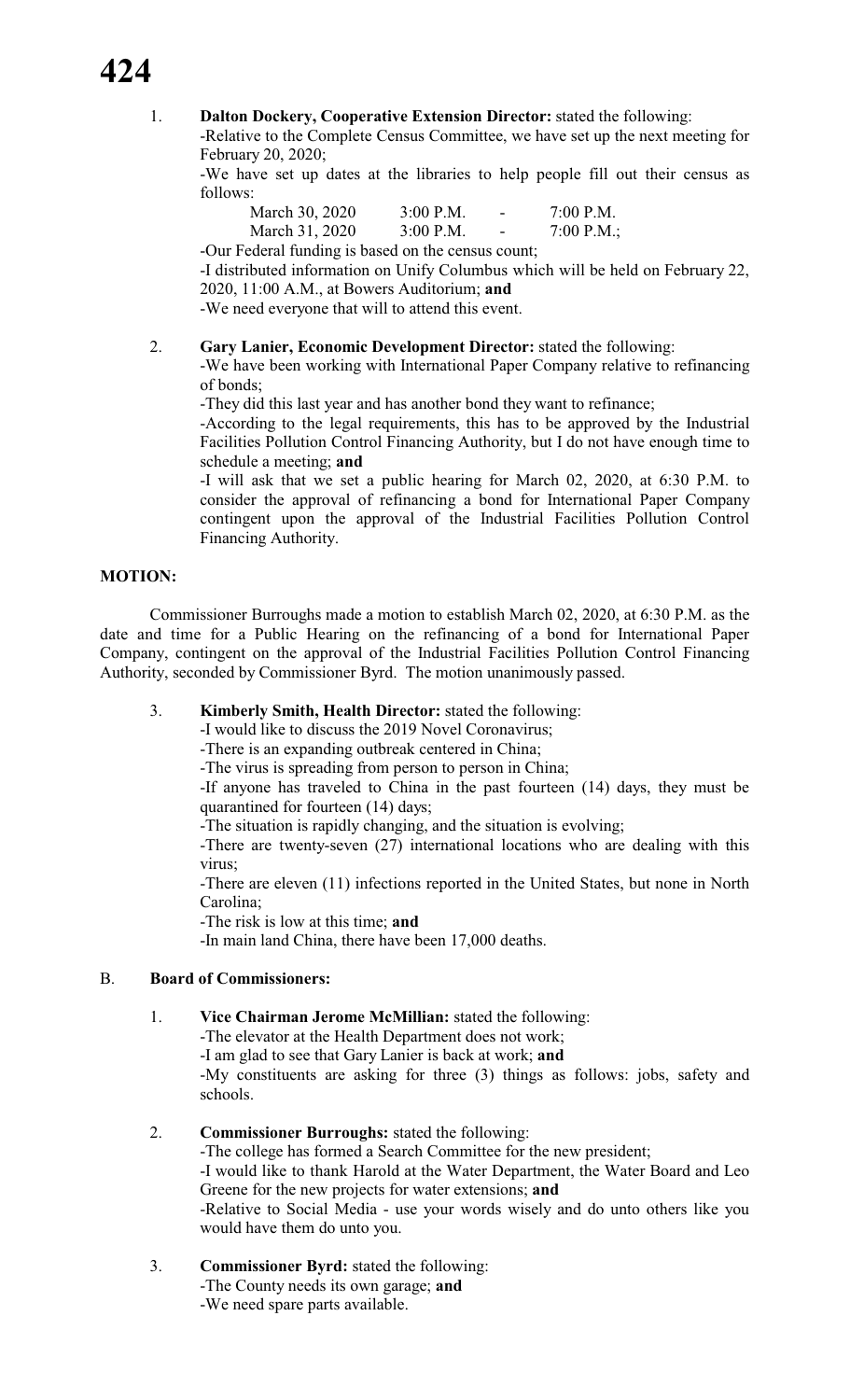#### 4. **Commissioner McDowell:** stated the following:

-I want to thank Harold Nobles and Mr. Greene for their work in adding an additional 1,000 water hookups, and this is a major step forward;

-Getting funding for the Waccamaw Watershed Study, and this is a major step forward;

-We had public expressing their opinions, and I appreciate that; **and** -I agree with Commissioner Burroughs on social media.

### 5. **Commissioner Bullard:** stated the following:

-I would like to thank Harold Nobles for all of the work he has done; -Last week we had a drowning in the Lumber River in Fair Bluff; **and** -The drowned victim could not be found until the Sheriff's Department used the helicopter and that was a relief to the family, and the helicopter will be an asset.

#### 6. **Commissioner Prevatte:** stated the following:

-Over the last four (4) years, we have increased four hundred (400) new jobs with the help of Gary Lanier;

-We will go back to the drawing Board, and find out if there is anything on jobs that we can help with;

-I would like to thank you Harold for the work you have done to get additional tap-ons for County water; **and**

-I concur with Commissioner Byrd relative to a County garage.

#### 7. **Chairman Russ:** stated the following:

-Several weeks ago, myself, Vice Chairman McMillian, County Manager, County Attorney and Bobbie met with the Columbus County School Board to discuss their needs;

-The school board recommended that we meet with them twice a year;

-We need the 1/4 cent sales tax to be put on the ballot next November;

-I attended a civic function in New Bern and met David Farmer, the guy that's over all of this military stuff that the Sheriff's Department has been receiving; **and**

-I would like to thank Harold Nobles for all that he is doing with the water.

#### C. **County Manager (Michael H. Stephens):** stated I will pay my own attorney fees.

#### **Agenda Item #16: PUBLIC INPUT:**

#### **Moved to Agenda Item #7A.**

#### **Gentlemen (St. James Community):** stated the following:

-If I understood correctly, there will be a meeting in the St. James Community on March 12, 2020, at 6:00 P.M., to discuss County water, and also high-speed internet.

#### **RECESS REGULAR SESSION and enter into CLOSED SESSION in ACCORDANCE with N.C.G.S. § 143-318.11(a) (3) ATTORNEY-CLIENT PRIVILEGE:**

At 8:43 P.M., Commissioner McDowell made a motion to recess Regular Session and enter into Closed Session in Accordance with N.C.G.S. § 143-318.11(a) (3) Attorney-Client Privilege, seconded by Commissioner Byrd. The motion unanimously passed.

#### **Agenda Item #17: CLOSED SESSION in ACCORDANCE with N.C.G.S. 143-318.11(A) (3) ATTORNEY-CLIENT PRIVILEGE:**

No official action was taken.

#### **ADJOURN CLOSED SESSION and resume REGULAR SESSION:**

At 9:16 P.M., Commissioner Prevatte made a motion to adjourn Closed Session and resume Regular Session, seconded by Commissioner Burroughs. The motion unanimously passed.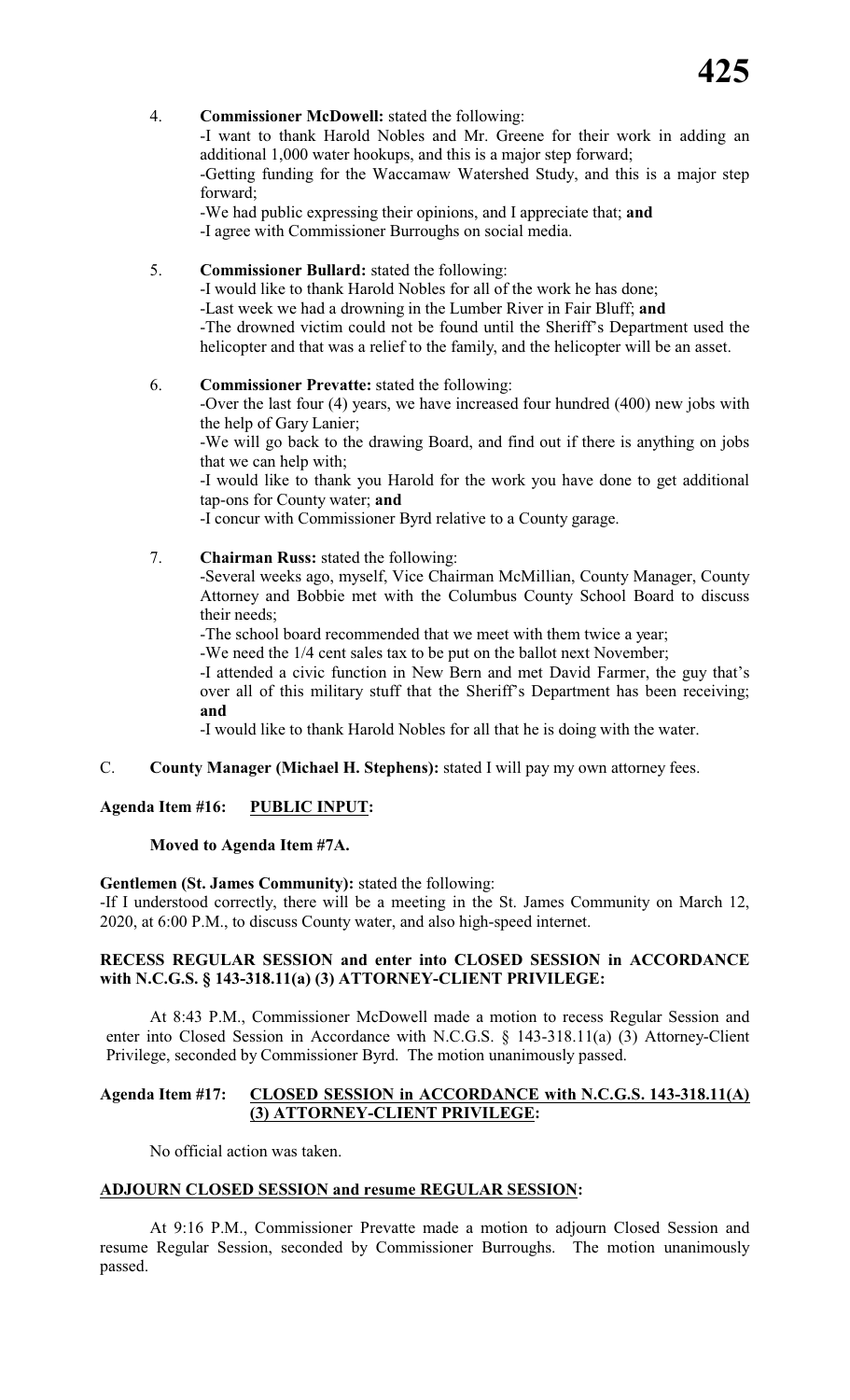#### **READING and APPROVAL of CLOSED SESSION GENERAL ACCOUNT:**

Chairman Russ requested that Amanda B. Prince, Columbus County Attorney, orally read the Closed Session General Account. Ms. Prince orally read the following: *"The County Commissioners discussed possible future litigation and pending litigation with the County Attorney. No action was taken."*

Commissioner Byrd made a motion to approve the Closed Session General Account, seconded by Commissioner McDowell. The motion unanimously passed.

#### **Agenda Item #18: ADJOURNMENT:**

At 9:17 P.M., Commissioner Prevatte made a motion to adjourn, seconded by Commissioner McDowell. The motion unanimously passed.

**\_\_\_\_\_\_\_\_\_\_\_\_\_\_\_\_\_\_\_\_\_\_\_\_\_\_\_\_ \_\_\_\_\_\_\_\_\_\_\_\_\_\_\_\_\_\_\_\_\_\_\_\_\_\_\_\_\_\_\_\_\_\_\_**

#### **APPROVED:**

**JUNE B. HALL, Clerk to Board P. EDWIN RUSS, Chairman**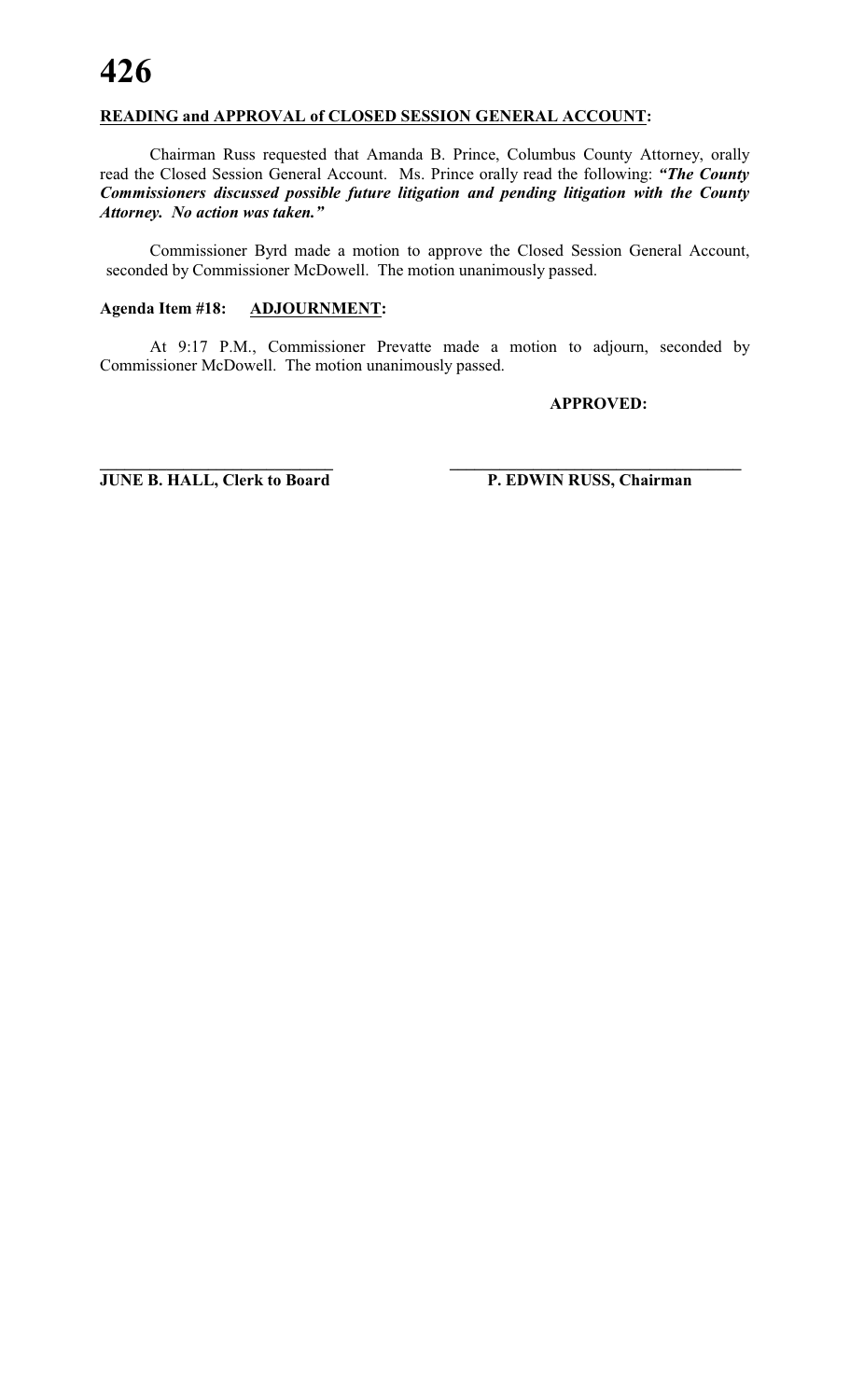The Honorable Columbus County Commissioners met on the above stated date and at the above stated time in the Dempsey B. Herring Courthouse Annex Building, located at 112 West Smith Street, Whiteville, North Carolina, to act as the Columbus County Water and Sewer District I Board.

#### **COMMISSIONERS PRESENT: APPOINTEES PRESENT:**

P. Edwin Russ, **Chairman** Mike Stephens, **County Manager** James E. Prevatte June B. Hall, **Clerk to the Board** Giles E. Byrd **Bobbie Faircloth, Finance Officer** Trent Burroughs Ricky Bullard Charles T. McDowell

Jerome McMillian, Vice-Chairman Amanda B. Prince, County Attorney

#### **MEETING CALLED TO ORDER:**

At 7:47 P.M., Chairman P. Edwin Russ called the **combination meeting** of Columbus County Water and Sewer Districts I, II, III, IV and V Board Meeting to order.

#### **Agenda Item#10: COLUMBUS COUNTY WATER and SEWER DISTRICTS I,II, III, IV AND V - APPROVAL of BOARD MEETING MINUTES:**

January 21, 2020 **Combination Meeting** of Columbus County Water and Sewer Districts I, II, III, IV and V Board Meeting **(5 sets)**

Commissioner Byrd made a motion to approve the January 21, 2020 Columbus County Water and Sewer District IBoard Meeting Minutes, as recorded, seconded byCommissioner Prevatte. The motion unanimously passed.

#### **Agenda Item#11: COLUMBUS COUNTY WATER and SEWER DISTRICTS I, II, III, IV and V - APPROVAL of MONTHLY BILLING ADJUSTMENTS:**

Harold Nobles, Public Utilities Director, requested Board approval of the November and December, 2019 Monthly Billing Adjustments.

#### **DISTRICT I ADJUSTMENTS FOR NOVEMBER & DECEMBER 2019**

| DATE      | $\bf ACCT#$ | <b>ACCT NAME</b> | ADJ AMT    | <b>REASON FOR</b><br><b>ADJUSTMENT</b> |
|-----------|-------------|------------------|------------|----------------------------------------|
| 11/1/2019 | 601840.0098 | WILLIAM JON GORE | \$(104.26) | LEAK ADJUSTMENT                        |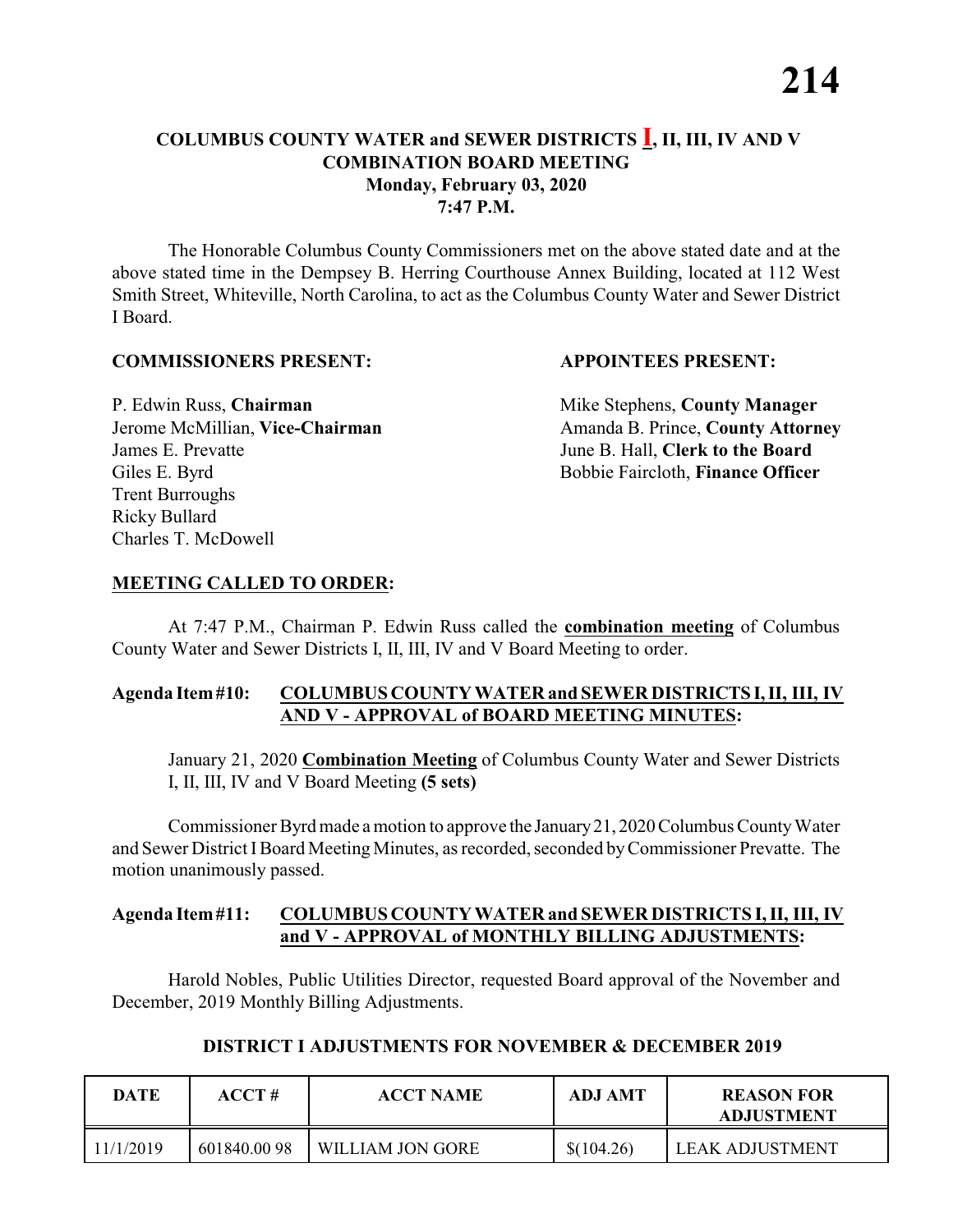| <b>DATE</b> | ACCT#        | <b>ACCT NAME</b>                         | <b>ADJ AMT</b> | <b>REASON FOR</b><br><b>ADJUSTMENT</b>   |
|-------------|--------------|------------------------------------------|----------------|------------------------------------------|
| 11/1/2019   | 302565.0098  | <b>JODY &amp; ANGELA GRIFFIN</b>         | \$197.40       | <b>RETURNED BANK</b><br><b>DRAFT/FEE</b> |
| 11/6/2019   | 101141.0098  | <b>KANDY JO DILL</b>                     | \$25.00        | <b>SERVICE CALL FEE</b>                  |
| 11/6/2019   | 200365.0097  | <b>DAVID HARRELSON</b>                   | \$25.00        | <b>SERVICE CALL FEE</b>                  |
| 11/6/2019   | 201830.0098  | <b>CHANDUS PORTER</b>                    | \$25.00        | <b>SERVICE CALL FEE</b>                  |
| 11/6/2019   | 208638.0091  | <b>WILLIE BROWN</b>                      | \$(35.00)      | <b>POSTING ERROR</b>                     |
| 11/18/2019  | 103980.0098  | <b>STERLING CARTRETTE</b>                | \$(157.36)     | <b>LEAK ADJUSTMENT</b>                   |
| 11/18/2019  | 103830.0097  | <b>RAVEN CLARA GRAINGER</b>              | \$77.43        | <b>RETURNED BANK</b><br><b>DRAFT/FEE</b> |
| 11/18/2019  | 405037.0098  | <b>DORIS SOBCZAK BELL</b>                | \$60.26        | <b>RETURNED BANK</b><br><b>DRAFT/FEE</b> |
| 12/16/2019  | 300690.0098  | <b>KATHY NORRIS GRIFFIN</b>              | \$(2,071.45)   | <b>LEAK ADJUSTMENT</b>                   |
| 12/16/2019  | 402780.0097  | <b>HEATHER HARDWICK</b><br><b>BUTLER</b> | \$123.93       | <b>RETURNED BANK</b><br><b>DRAFT/FEE</b> |
| 12/31/2019  | 104460.00 97 | STEPHANIE SAUCEDO                        | \$(101.50)     | <b>LEAK ADJUSTMENT</b>                   |
| 12/31/2019  | 404300.0098  | <b>KIMBERLY HENDERSON</b>                | \$(230.47)     | <b>LEAK ADJUSTMENT</b>                   |

Commissioner Bullard made a motion to approve the November and December, 2019 Monthly Billing Adjustments, seconded by Commissioner Burroughs. The motion unanimously passed.

#### **Agenda Item #12: COLUMBUS COUNTY WATER AND SEWER DISTRICTS I, II, III and V - APPROVAL of WATER SYSTEM EXTENSION PROJECTS, and APPROVAL of GREEN ENGINEERING CONTRACT:**

Harold Nobles, Public Utilities Director, requested Board approval of Water Systems extensions contingent upon signups to make projects feasible, and approval of Green Engineering Contract.

Commissioner Prevatte made a motion to approve the Water System Extension Projects for Columbus County Water and Sewer District I, as presented, and the contract with Green Engineering, PLLC, in the amount of four hundred ninety-eight thousand, ninety and 00/100 (\$498,090.00) dollars, seconded by Commissioner Byrd. The motion unanimously passed. The insert for Water Districts I, II, III and V will be labeled as Exhibit "A", and kept on file in the Minute Book Attachments, Book Number 6, in the Office of the Clerk to the Board, and in the Water Department, for review.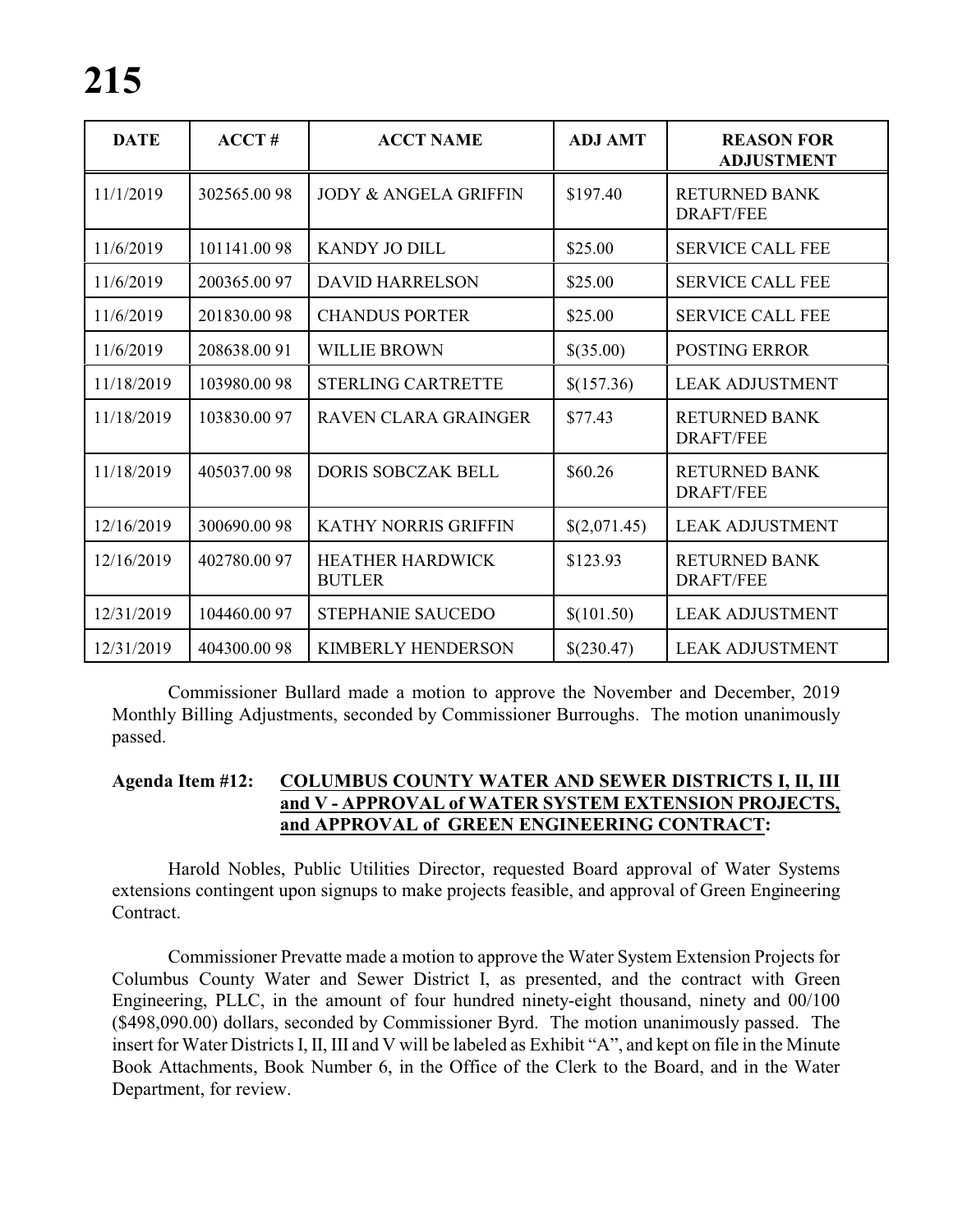### **ADJOURNMENT:**

At 7:57 P.M., Commissioner Byrd made a motion to adjourn, seconded by Commissioner Prevatte. The motion unanimously passed.

**APPROVED:**

**JUNE B. HALL, Clerk to Board P. EDWIN RUSS, Chairman** 

**\_\_\_\_\_\_\_\_\_\_\_\_\_\_\_\_\_\_\_\_\_\_\_\_\_\_\_\_ \_\_\_\_\_\_\_\_\_\_\_\_\_\_\_\_\_\_\_\_\_\_\_\_\_\_\_\_\_\_\_**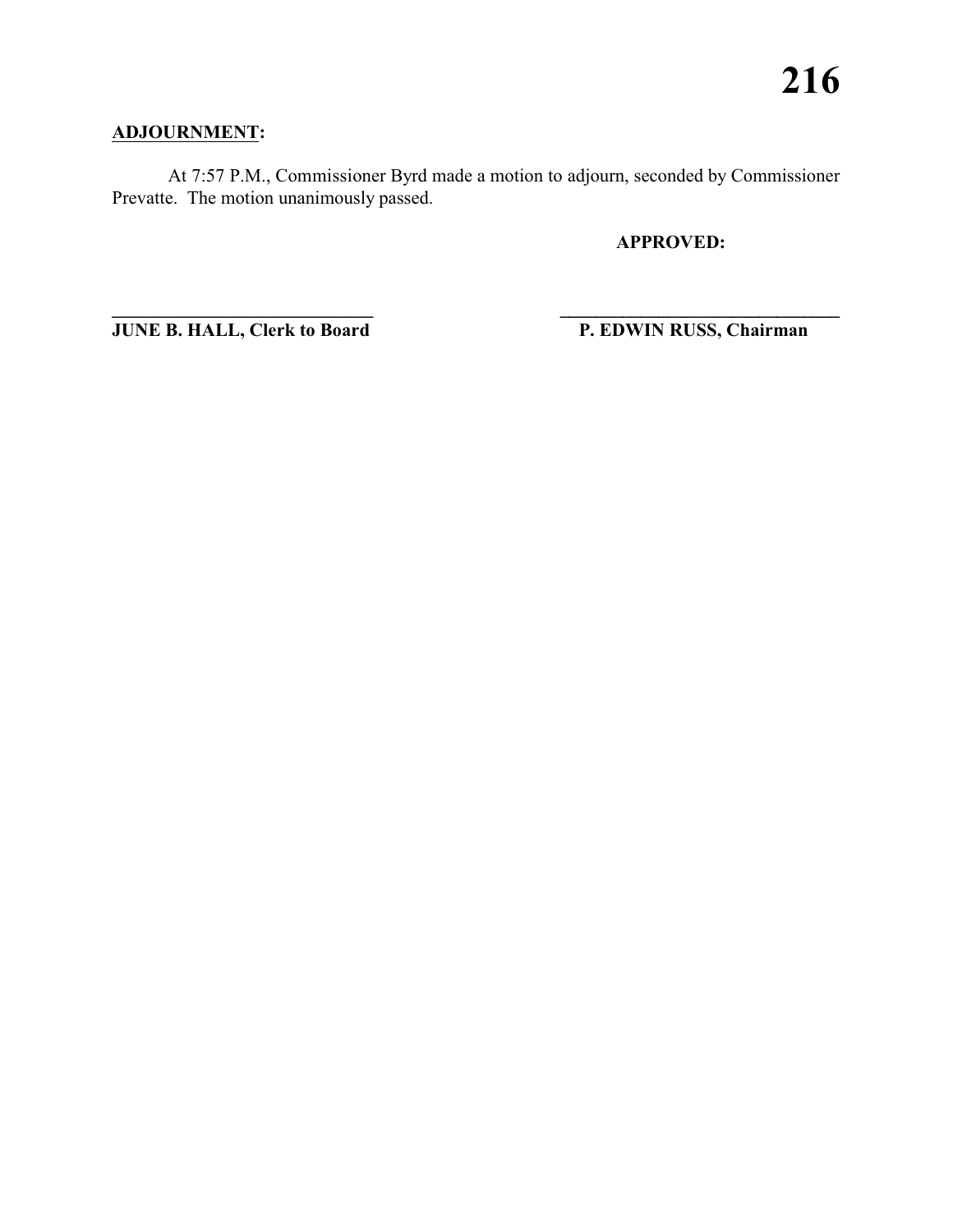The Honorable Columbus County Commissioners met on the above stated date and at the above stated time in the Dempsey B. Herring Courthouse Annex Building, located at 112 West Smith Street, Whiteville, North Carolina, to act as the Columbus County Water and Sewer District II Board.

#### **COMMISSIONERS PRESENT: APPOINTEES PRESENT:**

James E. Prevatte June B. Hall, **Clerk to the Board** Giles E. Byrd **Bobbie Faircloth, Finance Officer** Trent Burroughs Ricky Bullard Charles T. McDowell

P. Edwin Russ, **Chairman** Mike Stephens, **County Manager** Jerome McMillian, Vice-Chairman Amanda B. Prince, County Attorney

#### **MEETING CALLED TO ORDER:**

At 7:47 P.M., Chairman P. Edwin Russ called the **combination meeting** of Columbus County Water and Sewer Districts I, II, III, IV and V Board Meeting to order.

#### **Agenda Item#10: COLUMBUS COUNTY WATER and SEWER DISTRICTS I,II, III, IV AND V - APPROVAL of BOARD MEETING MINUTES:**

January 21, 2020 **Combination Meeting** of Columbus County Water and Sewer Districts I, II, III, IV and V Board Meeting **(5 sets)**

Commissioner Byrd made a motion to approve the January 21, 2020 Columbus County Water and Sewer District IIBoard MeetingMinutes, as recorded, seconded byCommissioner Prevatte. The motion unanimously passed.

#### **Agenda Item#11: COLUMBUS COUNTY WATER and SEWER DISTRICTS I, II, III, IV and V - APPROVAL of MONTHLY BILLING ADJUSTMENTS:**

Harold Nobles, Public Utilities Director, requested Board approval of the November and December, 2019 Monthly Billing Adjustments.

| <b>DATE</b> | ACCT#       | <b>ACCT NAME</b> | <b>ADJ AMT</b> | <b>REASON FOR ADJUSTMENT</b> |
|-------------|-------------|------------------|----------------|------------------------------|
| 11/1/2019   | 141215.0098 | ALICE LEE        | $$$ (319.93)   | LEAK ADJUSTMENT              |
| 11/18/2019  | 122213.0098 | ELLA R NOBLES    | \$(175.31)     | LEAK ADJUSTMENT              |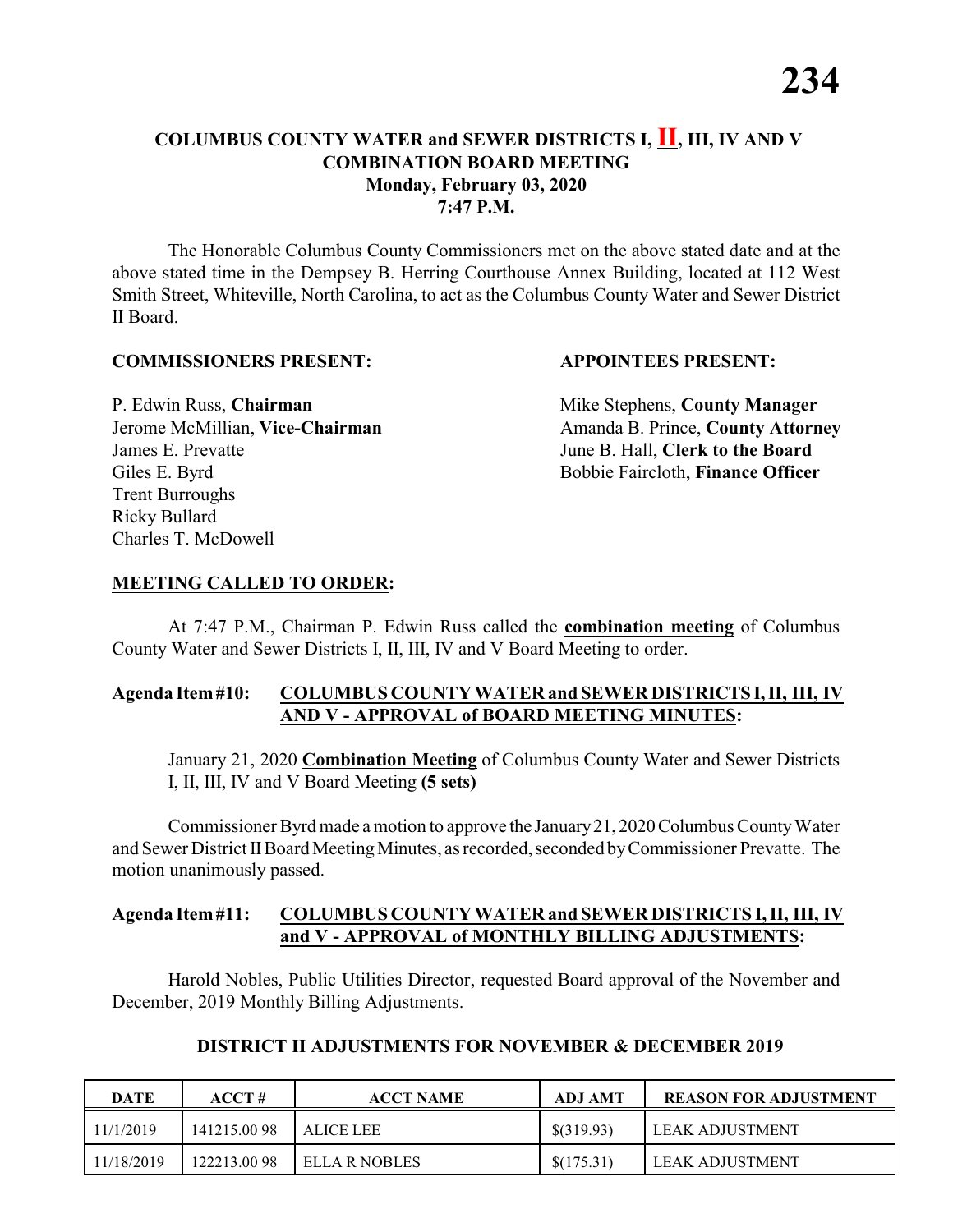| <b>DATE</b> | ACCT#       | <b>ACCT NAME</b>                  | <b>ADJ AMT</b> | <b>REASON FOR ADJUSTMENT</b> |
|-------------|-------------|-----------------------------------|----------------|------------------------------|
| 11/18/2019  | 141130.0098 | <b>SAMUEL L POLLARD</b>           | \$(52.02)      | <b>LEAK ADJUSTMENT</b>       |
| 11/18/2019  | 150130.0098 | YVONNE MULLINS                    | \$132.12       | RETURNED BANK DRAFT/FEE      |
| 11/18/2019  | 120380.0097 | <b>ALICIA RENEE BATTEN</b>        | \$79.52        | RETURNED BANK DRAFT/FEE      |
| 11/18/2019  | 120410.0095 | <b>TERESA ANN COOK</b>            | \$110.00       | RETURNED BANK DRAFT/FEE      |
| 11/18/2019  | 1336610.97  | <b>LINDA H BATTEN</b>             | \$(74.96)      | <b>BILLING ERROR</b>         |
| 12/16/2019  | 111694.1098 | MICHAEL LESEL BULLOCK SR          | \$(136.96)     | POSTING ERROR                |
| 12/16/2019  | 142895.0098 | <b>ODESSA STARKS</b>              | \$31.36        | POSTING ERROR                |
| 12/18/2019  | 112560.0098 | <b>JAMES FRANKLIN LOWERY III</b>  | \$(444.30)     | <b>LEAK ADJUSTMENT</b>       |
| 12/18/2019  | 131641.0098 | <b>GREGORY L BARNHILL</b>         | \$(266.91)     | <b>LEAK ADJUSTMENT</b>       |
| 12/18/2019  | 140215.0098 | TRACY & ELOISE BASS               | \$(906.35)     | <b>LEAK ADJUSTMENT</b>       |
| 12/18/2019  | 143210.0097 | <b>DRENA BARNHILL</b>             | \$(223.46)     | <b>LEAK ADJUSTMENT</b>       |
| 12/18/2019  | 111376.0097 | ELOISE LENNON HILL                | \$69.94        | RETURNED BANK DRAFT/FEE      |
| 12/18/2019  | 121505.0098 | <b>JASON DELANE WILLIAMSON</b>    | \$54.17        | RETURNED BANK DRAFT/FEE      |
| 12/18/2019  | 140590.0097 | <b>GEORGE J MCCLELAND</b>         | \$56.79        | RETURNED BANK DRAFT/FEE      |
| 12/18/2019  | 150080.0098 | EVA MAE SMITH                     | \$250.00       | FEE TO MOVE WATER SERVICE    |
| 12/18/2019  | 132500.0094 | <b>JENNIFER H NOBLES</b>          | \$(30.00)      | REMOVE PER BOARD OF COMM     |
| 12/31/2019  | 110720.0091 | JENNIFER K MISHUE                 | \$(153.94)     | <b>LEAK ADJUSTMENT</b>       |
| 12/31/2019  | 122213.0098 | <b>ELLA R NOBLES</b>              | \$(336.38)     | <b>LEAK ADJUSTMENT</b>       |
| 12/31/2019  | 132865.0098 | <b>BRISTOL KAY KING</b>           | \$(310.23)     | <b>LEAK ADJUSTMENT</b>       |
| 12/31/2019  | 141500.0097 | <b>JOHN &amp; SHIRLEY SHIRDEN</b> | \$(60.43)      | <b>LEAK ADJUSTMENT</b>       |
| 12/31/2019  | 132974.0092 | SHANITA TROY WARD                 | \$99.53        | RETURNED CHECK/FEE           |
| 12/31/2019  | 140922.0097 | <b>DANNY ADDISON</b>              | \$116.00       | RETURNED CHECK/FEE           |
| 12/31/2019  | 141647.0097 | <b>CARMELA WILLIAMS</b>           | \$358.29       | RETURNED CHECK/FEE           |
| 12/31/2019  | 150120.0098 | KIMBERLY C WILLIAMS               | \$(30.00)      | REMOVE PER BOARD OF COMM     |

Commissioner Bullard made a motion to approve the November and December, 2019 Monthly Billing Adjustments, seconded by Commissioner Burroughs. The motion unanimously passed.

#### **Agenda Item #12: COLUMBUS COUNTY WATER AND SEWER DISTRICTS I, II, III and V - APPROVAL of WATER SYSTEM EXTENSION PROJECTS, and APPROVAL of GREEN ENGINEERING CONTRACT:**

Harold Nobles, Public Utilities Director, requested Board approval of Water Systems extensions contingent upon signups to make projects feasible, and approval of Green Engineering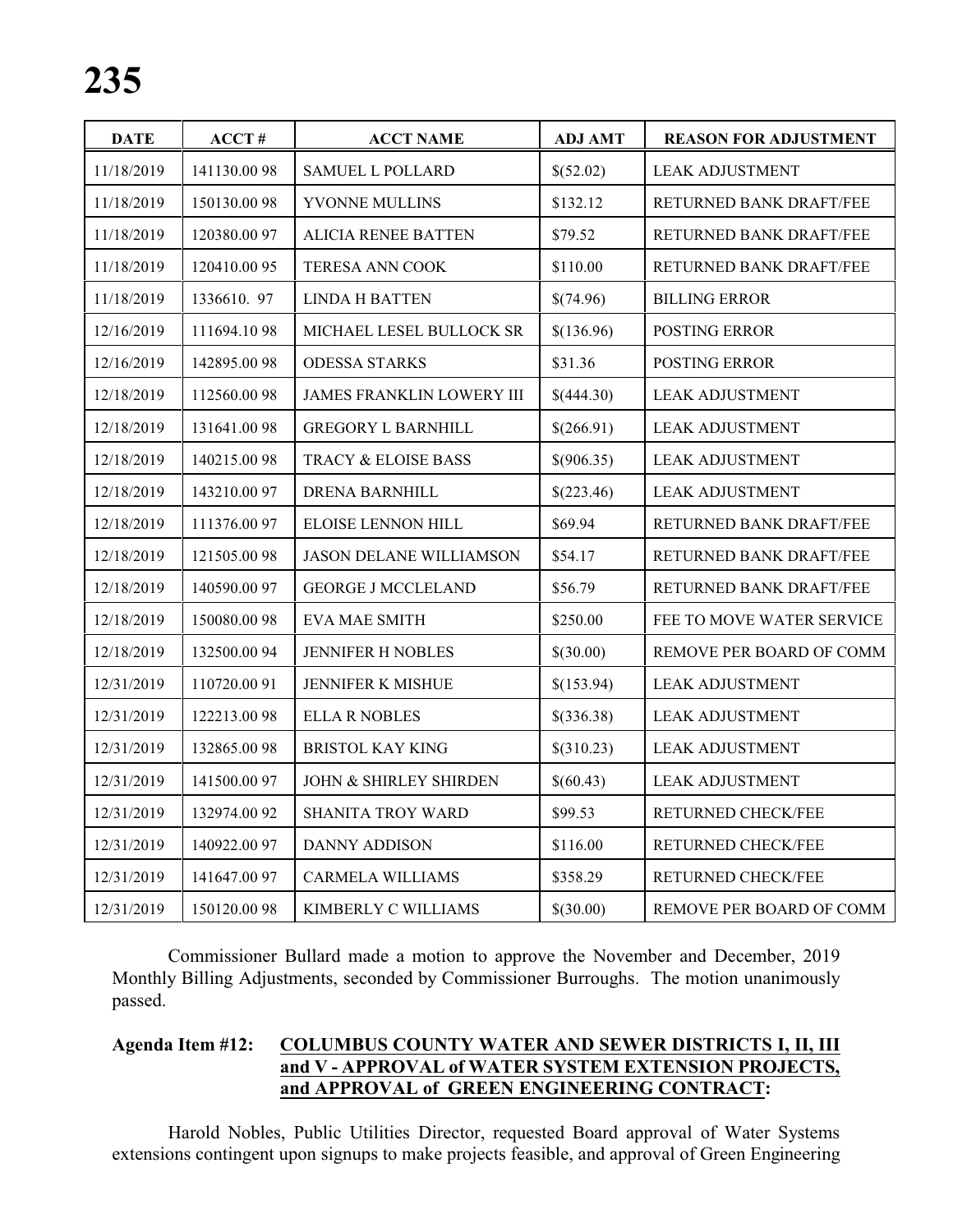Contract.

Commissioner Prevatte made a motion to approve the Water System Extension Projects for Columbus County Water and Sewer District II, as presented, and the contract with Green Engineering, PLLC, in the amount of four hundred ninety-eight thousand, ninety and 00/100 (\$498,090.00) dollars, seconded by Commissioner Byrd. The motion unanimously passed. The insert for Water Districts I, II, III and V will be labeled as Exhibit "A", and kept on file in the Minute Book Attachments, Book Number 6, in the Office of the Clerk to the Board, and in the Water Department, for review.

#### **ADJOURNMENT:**

At 7:57 P.M., Commissioner Byrd made a motion to adjourn, seconded by Commissioner Prevatte. The motion unanimously passed.

**APPROVED:**

**JUNE B. HALL, Clerk to Board P. EDWIN RUSS, Chairman** 

**\_\_\_\_\_\_\_\_\_\_\_\_\_\_\_\_\_\_\_\_\_\_\_\_\_\_\_\_ \_\_\_\_\_\_\_\_\_\_\_\_\_\_\_\_\_\_\_\_\_\_\_\_\_\_\_\_\_\_\_**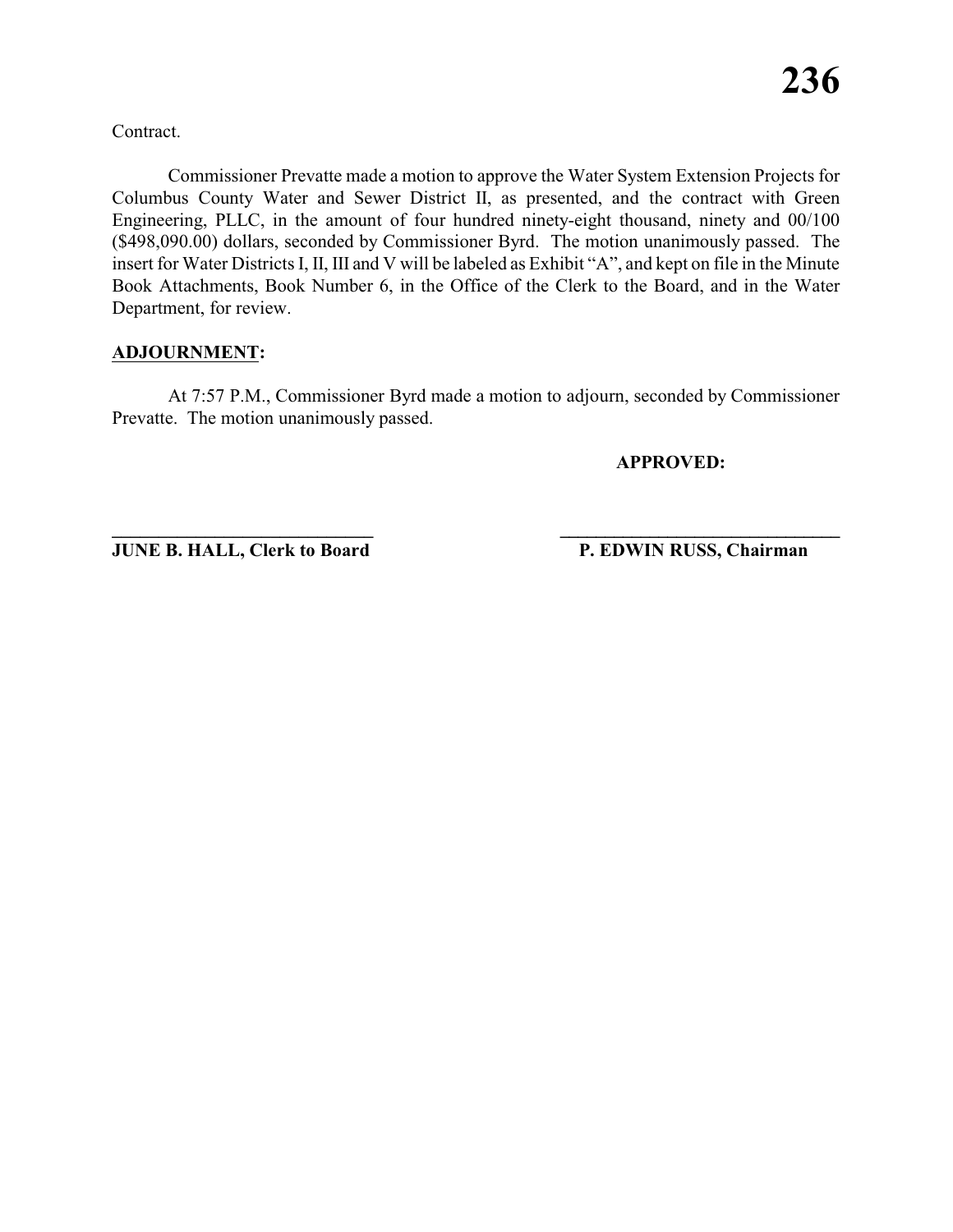The Honorable Columbus County Commissioners met on the above stated date and at the above stated time in the Dempsey B. Herring Courthouse Annex Building, located at 112 West Smith Street, Whiteville, North Carolina, to act as the Columbus County Water and Sewer District III Board.

#### **COMMISSIONERS PRESENT: APPOINTEES PRESENT:**

P. Edwin Russ, **Chairman** Mike Stephens, **County Manager** James E. Prevatte June B. Hall, **Clerk to the Board** Giles E. Byrd **Bobbie Faircloth, Finance Officer** Trent Burroughs Ricky Bullard Charles T. McDowell

Jerome McMillian, Vice-Chairman Amanda B. Prince, County Attorney

#### **MEETING CALLED TO ORDER:**

At 7:47 P.M., Chairman P. Edwin Russ called the **combination meeting** of Columbus County Water and Sewer Districts I, II, III, IV and V Board Meeting to order.

#### **Agenda Item#10: COLUMBUS COUNTY WATER and SEWER DISTRICTS I,II, III, IV AND V - APPROVAL of BOARD MEETING MINUTES:**

January 21, 2020 **Combination Meeting** of Columbus County Water and Sewer Districts I, II, III, IV and V Board Meeting **(5 sets)**

Commissioner Byrd made a motion to approve the January 21, 2020 Columbus County Water and Sewer District III Board Meeting Minutes, as recorded, seconded by Commissioner Prevatte. The motion unanimously passed.

#### **Agenda Item#11: COLUMBUS COUNTY WATER and SEWER DISTRICTS I, II, III, IV and V - APPROVAL of MONTHLY BILLING ADJUSTMENTS:**

Harold Nobles, Public Utilities Director, requested Board approval of the November and December, 2019 Monthly Billing Adjustments.

| DATE      | ACCT#       | <b>ACCT NAME</b>      | ADJ AMT  | REASON FOR ADJUSTMENT      |
|-----------|-------------|-----------------------|----------|----------------------------|
| 11/1/2019 | 330345.0098 | DALTON DOCKERY        | \$139.61 | l returned bank draft/fee. |
| 11/1/2019 | 341080.0098 | <b>DORIS HEUSTESS</b> | \$55.58  | RETURNED BANK DRAFT/FEE    |

#### **DISTRICT III ADJUSTMENTS FOR NOVEMBER & DECEMBER 2019**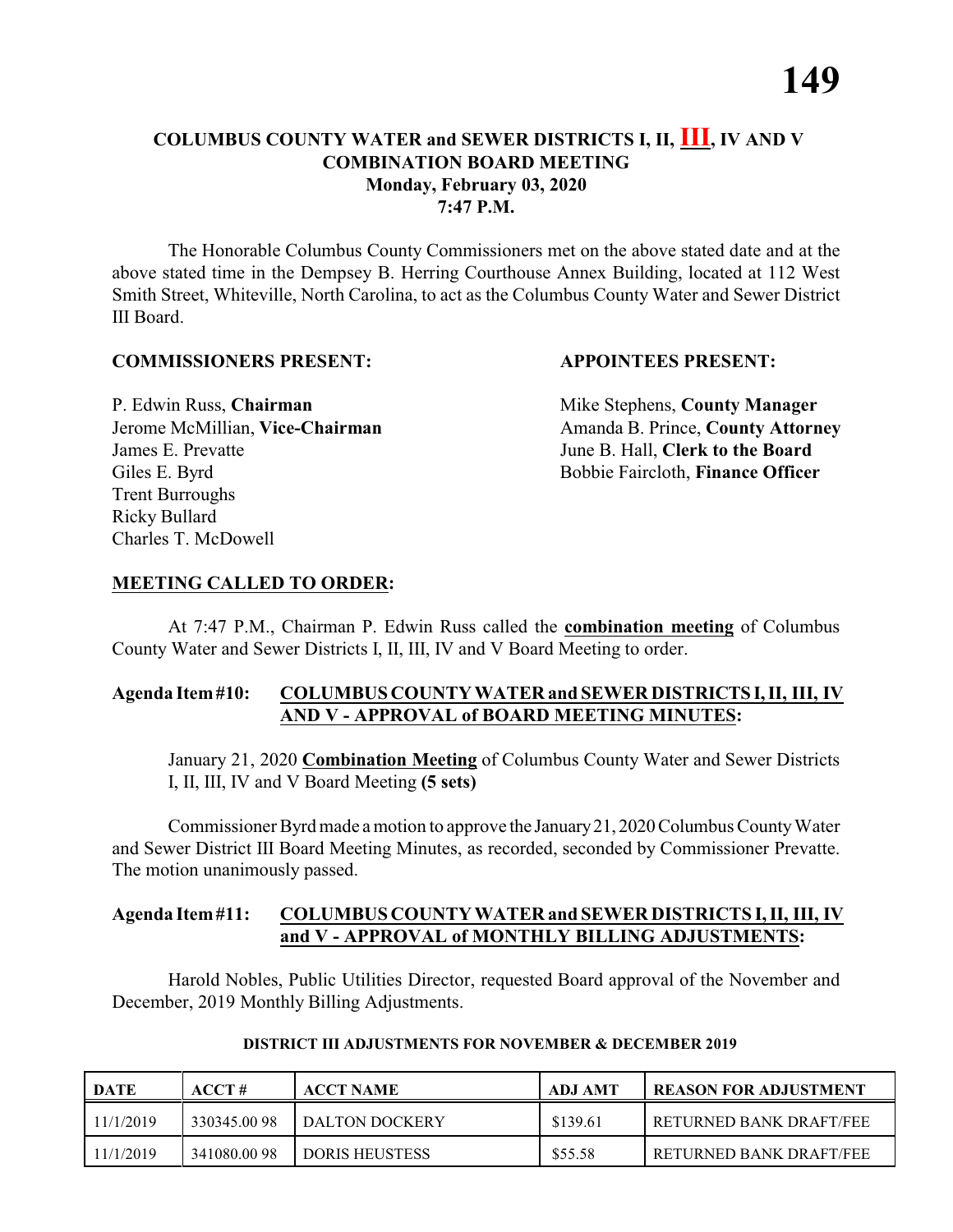# **150**

| <b>DATE</b> | ACCT#        | <b>ACCT NAME</b>                     | <b>ADJ AMT</b> | <b>REASON FOR ADJUSTMENT</b>   |
|-------------|--------------|--------------------------------------|----------------|--------------------------------|
| 11/1/2019   | 340027.0098  | <b>BOARD OF ELECTIONS</b>            | \$(5.00)       | <b>POSTING ERROR</b>           |
| 11/6/2019   | 360127.0097  | ROBERT JOHN KIRCHNER                 | \$25.00        | <b>SERVICE CALL FEE</b>        |
| 11/18/2019  | 370070.0098  | UNION VALLEY CHURCH                  | \$(244.44)     | <b>LEAK ADJUSTMENT</b>         |
| 11/18/2019  | 380630.0098  | LEE BELLAMY                          | \$71.16        | RETURNED BANK DRAFT/FEE        |
| 11/18/2019  | 341540.0093  | <b>APRIL MARIE DOZIER</b>            | \$(29.68)      | <b>BILLING ERROR</b>           |
| 12/18/2019  | 340081.0097  | DENISE CARTRETTE GOODEN              | \$(90.15)      | <b>POSTING ERROR</b>           |
| 12/18/2019  | 380560.0098  | <b>MARY GEORGE</b>                   | \$(50.00)      | <b>POSTING ERROR</b>           |
| 12/18/2019  | 341030.0096  | <b>ERICA ROSE JONES</b>              | \$70.94        | RETURNED BANK DRAFT/FEE        |
| 12/18/2019  | 341710.0097  | <b>JASON A SOLES</b>                 | \$70.55        | <b>RETURNED BANK DRAFT/FEE</b> |
| 12/18/2019  | 380630.0098  | LEE BELLAMY                          | \$75.56        | <b>RETURNED BANK DRAFT/FEE</b> |
| 12/18/2019  | 331390.0092  | EUGENIA WALTERS FISHER               | \$(30.00)      | REMOVE PER BOARD OF COMM       |
| 12/31/2019  | 350659.00 90 | SHEILA LORETTA THOMPSON              | \$(65.17)      | <b>LEAK ADJUSTMENT</b>         |
| 12/31/2019  | 350215.0098  | <b>FRANKLIN GEORGE</b>               | \$325.00       | RETURNED CHECK/FEE             |
| 12/31/2019  | 340160.0098  | <b>BB&amp;T CORPORATE FACILITIES</b> | \$(35.00)      | <b>POSTING ERROR</b>           |

Commissioner Bullard made a motion to approve the November and December, 2019 Monthly Billing Adjustments, seconded by Commissioner Burroughs. The motion unanimously passed.

#### **Agenda Item #12: COLUMBUS COUNTY WATER AND SEWER DISTRICTS I, II, III and V - APPROVAL of WATER SYSTEM EXTENSION PROJECTS, and APPROVAL of GREEN ENGINEERING CONTRACT:**

Harold Nobles, Public Utilities Director, requested Board approval of Water Systems extensions contingent upon signups to make projects feasible, and approval of Green Engineering Contract.

Commissioner Prevatte made a motion to approve the Water System Extension Projects for Columbus County Water and Sewer District III, as presented, and the contract with Green Engineering, PLLC, in the amount of four hundred ninety-eight thousand, ninety and 00/100 (\$498,090.00) dollars, seconded by Commissioner Byrd. The motion unanimously passed. The insert for Water Districts I, II, III and V will be labeled as Exhibit "A", and kept on file in the Minute Book Attachments, Book Number 6, in the Office of the Clerk to the Board, and in the Water Department, for review.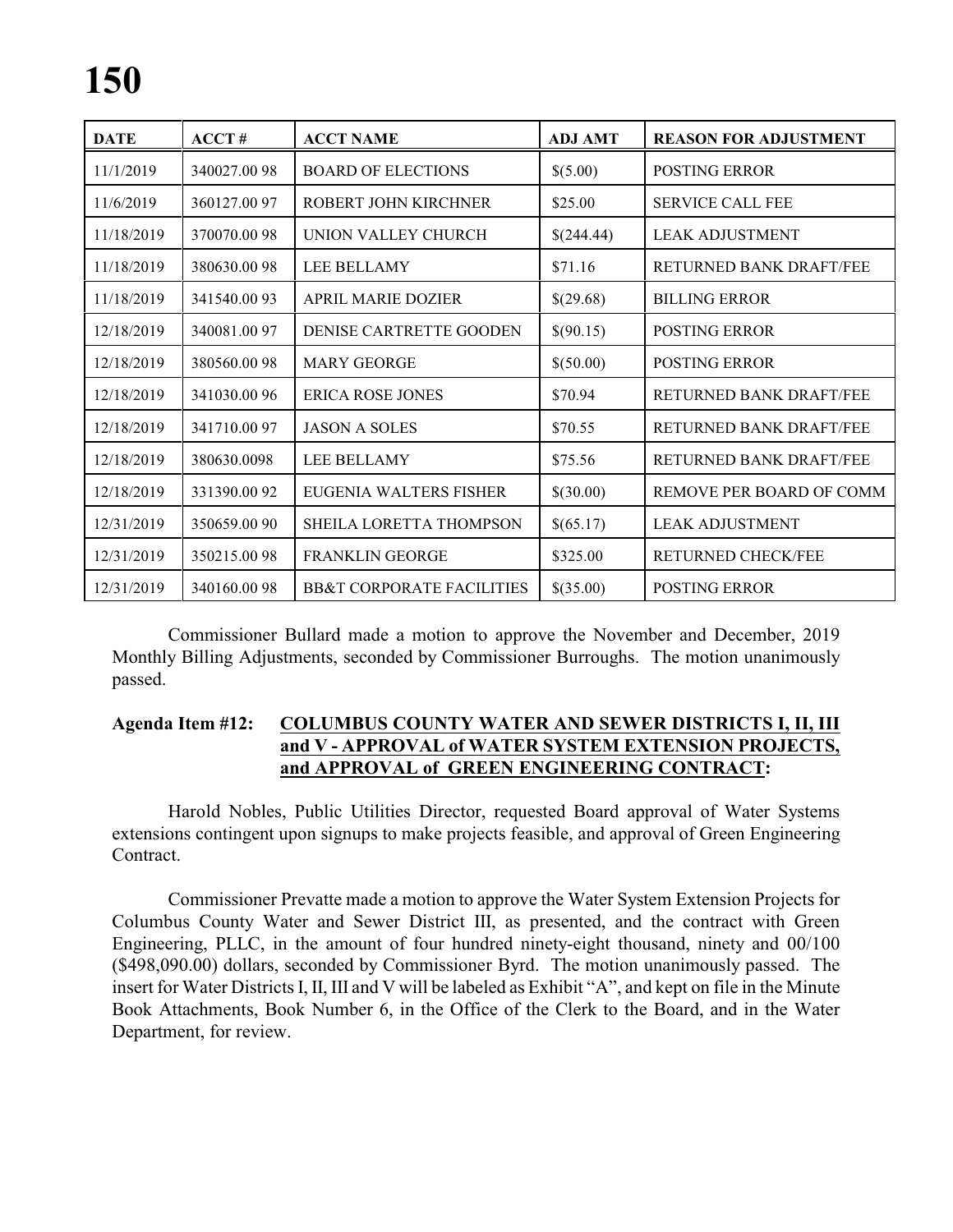### **ADJOURNMENT:**

At 7:57 P.M., Commissioner Byrd made a motion to adjourn, seconded by Commissioner Prevatte. The motion unanimously passed.

**\_\_\_\_\_\_\_\_\_\_\_\_\_\_\_\_\_\_\_\_\_\_\_\_\_\_\_\_ \_\_\_\_\_\_\_\_\_\_\_\_\_\_\_\_\_\_\_\_\_\_\_\_\_\_\_\_\_\_\_**

**APPROVED:**

**JUNE B. HALL, Clerk to Board P. EDWIN RUSS, Chairman**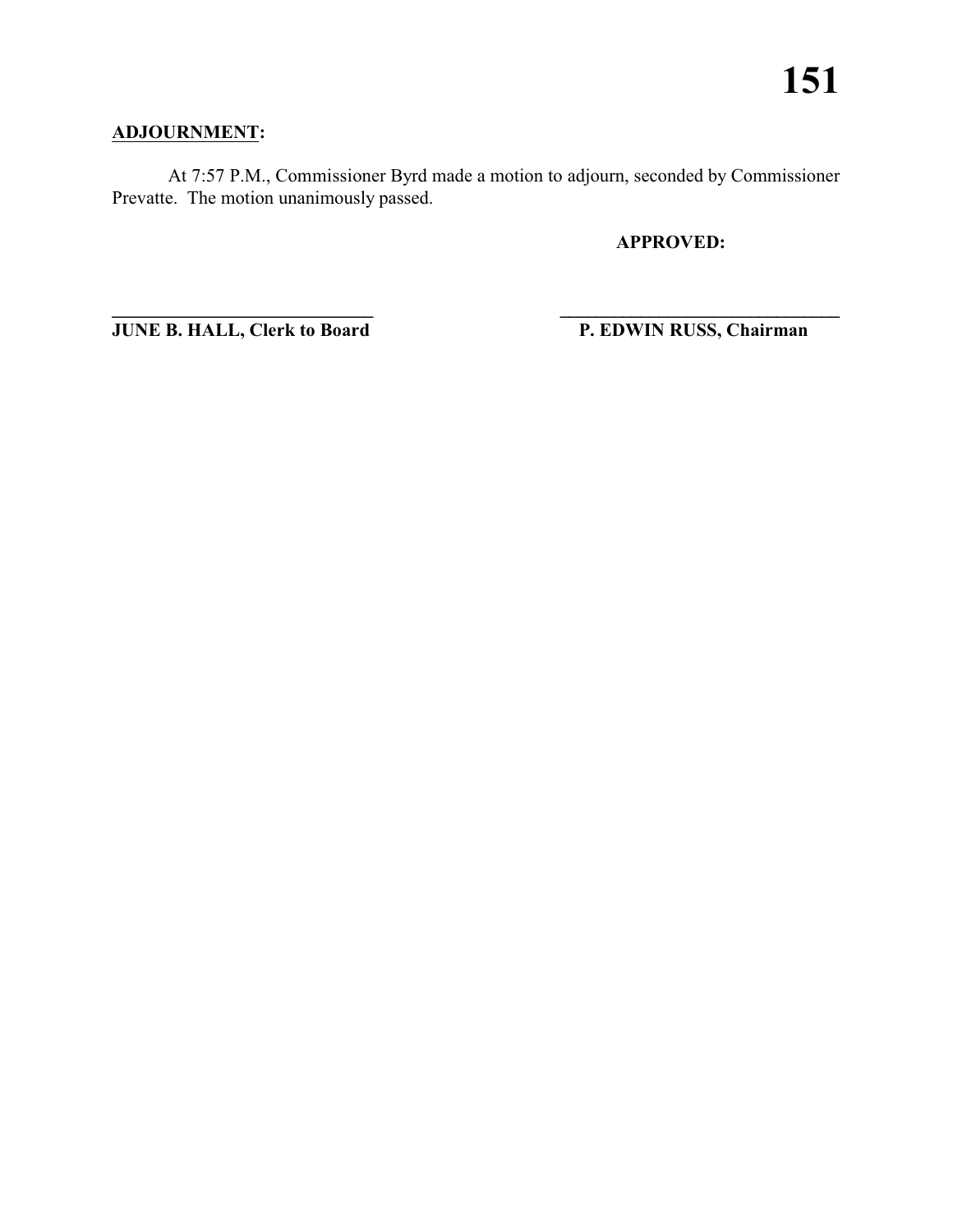The Honorable Columbus County Commissioners met on the above stated date and at the above stated time in the Dempsey B. Herring Courthouse Annex Building, located at 112 West Smith Street, Whiteville, North Carolina, to act as the Columbus County Water and Sewer District IV Board.

#### **COMMISSIONERS PRESENT: APPOINTEES PRESENT:**

P. Edwin Russ, **Chairman** Mike Stephens, **County Manager** James E. Prevatte June B. Hall, **Clerk to the Board** Giles E. Byrd **Bobbie Faircloth, Finance Officer** Trent Burroughs Ricky Bullard Charles T. McDowell

Jerome McMillian, Vice-Chairman Amanda B. Prince, County Attorney

#### **MEETING CALLED TO ORDER:**

At 7:47 P.M., Chairman P. Edwin Russ called the **combination meeting** of Columbus County Water and Sewer Districts I, II, III, IV and V Board Meeting to order.

#### **Agenda Item#10: COLUMBUS COUNTY WATER and SEWER DISTRICTS I,II, III, IV AND V - APPROVAL of BOARD MEETING MINUTES:**

January 21, 2020 **Combination Meeting** of Columbus County Water and Sewer Districts I, II, III, IV and V Board Meeting **(5 sets)**

Commissioner Byrd made a motion to approve the January 21, 2020 Columbus County Water and Sewer District IV Board Meeting Minutes, as recorded, seconded by Commissioner Prevatte. The motion unanimously passed.

#### **Agenda Item#11: COLUMBUS COUNTY WATER and SEWER DISTRICTS I, II, III, IV and V - APPROVAL of MONTHLY BILLING ADJUSTMENTS:**

Harold Nobles, Public Utilities Director, requested Board approval of the November and December, 2019 Monthly Billing Adjustments.

| <b>DATE</b> | ACCT#       | <b>ACCT NAME</b>  | ADJ AMT    | <b>I REASON FOR ADJUSTMENT</b> |
|-------------|-------------|-------------------|------------|--------------------------------|
| 11/1/2019   | 420105.0098 | <b>HEXION</b>     | \$7,667.40 | <b>I POSTING ERROR</b>         |
| 11/1/2019   | 411801.0098 | I EVON WARD BOREN | \$(317.87) | LEAK ADJUSTMENT                |

#### **DISTRICT IV ADJUSTMENTS FOR NOVEMBER & DECEMBER 2019**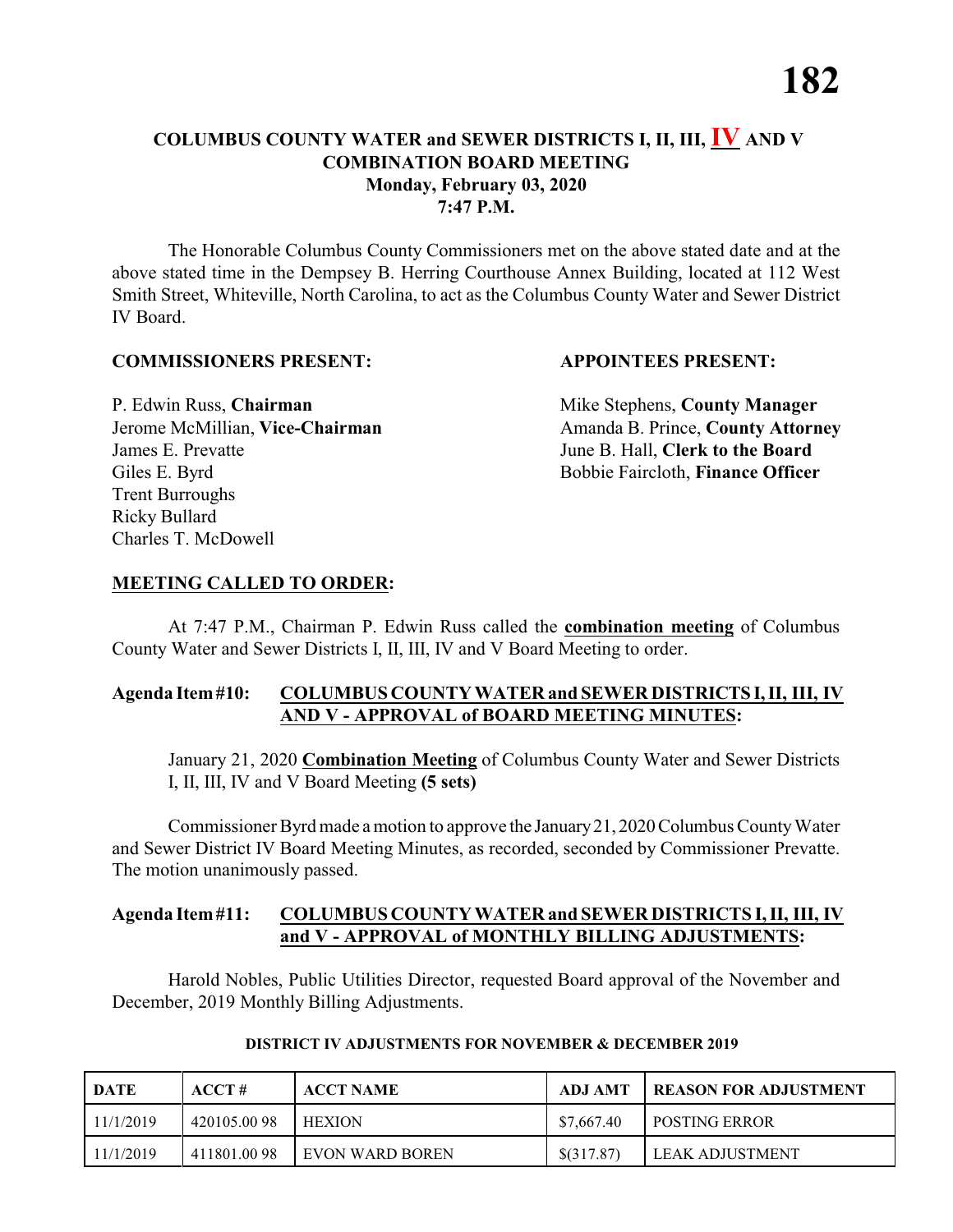| <b>DATE</b> | ACCT#       | <b>ACCT NAME</b>               | <b>ADJ AMT</b> | <b>REASON FOR ADJUSTMENT</b> |
|-------------|-------------|--------------------------------|----------------|------------------------------|
| 11/1/2019   | 430421.0096 | <b>JEFFERY W BASS</b>          | \$(54.21)      | <b>LEAK ADJUSTMENT</b>       |
| 11/6/2019   | 430148.0098 | <b>MATTHEW HARRISON LAWSON</b> | \$(222.06)     | <b>LEAK ADJUSTMENT</b>       |
| 11/6/2019   | 430653.0096 | <b>JOHN FITZGERALD HANKINS</b> | \$(359.50)     | <b>LEAK ADJUSTMENT</b>       |
| 11/6/2019   | 420210.0097 | <b>BRADLEY PAUL SMITH</b>      | \$25.00        | <b>SERVICE CALL FEE</b>      |
| 11/6/2019   | 430646.0098 | <b>ADRIENNE BROWN</b>          | \$25.00        | <b>SERVICE CALL FEE</b>      |
| 12/18/2019  | 430327.0098 | <b>CARLOS DAWSON BULLARD</b>   | \$(55.00)      | <b>POSTING ERROR</b>         |
| 12/18/2019  | 430141.0098 | PANDORA BROWN                  | \$(261.40)     | <b>LEAK ADJUSTMENT</b>       |
| 12/18/2019  | 430695.0098 | <b>CHARLES HOWARD SMITH</b>    | \$(282.63)     | <b>LEAK ADJUSTMENT</b>       |
| 12/31/2019  | 411250.0098 | JEWEL THOMPSON REGISTER        | \$80.00        | <b>RETURNED CHECK/FEE</b>    |
| 12/31/2019  | 410710.0096 | TIMMY GREENE MAENG             | \$(30.00)      | REMOVE PER BOARD OF COMM     |

Commissioner Bullard made a motion to approve the November and December, 2019 Monthly Billing Adjustments, seconded by Commissioner Burroughs. The motion unanimously passed.

#### **Agenda Item #13: COLUMBUS COUNTY WATER and SEWER DISTRICT IV - APPROVAL of SUBMISSION of LOAN and GRANT APPLICATION to USDA - RD, and APPROVAL of GREEN ENGINEERING CONTRACT for PER AND EA:**

HaroldNobles, Public Utilities Director, requested Board approval to submit an USDA Rural Development Application for loan and grant funds for the WD-IV Project, and approval of the contract with Green Engineering for the Preliminary Engineering Report and Environmental Assessment.

Commissioner Byrd made a motion to approve the contract with Green Engineering, PLLC, at the cost of forty-four thousand, one hundred eighty-four and 00/100 (\$44,184.00) dollars for the Preliminary Engineering Report and the Environmental Report for Columbus County Water and Sewer District IV, seconded by Commissioner McDowell. The motion unanimously passed. The insert will be labeled as Exhibit "B", and kept on file in the Minute Book Attachments, Book Number 6, in the Office of the Clerk to the Board, and in the Water Department, for review.

#### **ADJOURNMENT:**

At 7:57 P.M., Commissioner Byrd made a motion to adjourn, seconded by Commissioner Prevatte. The motion unanimously passed.

**APPROVED:**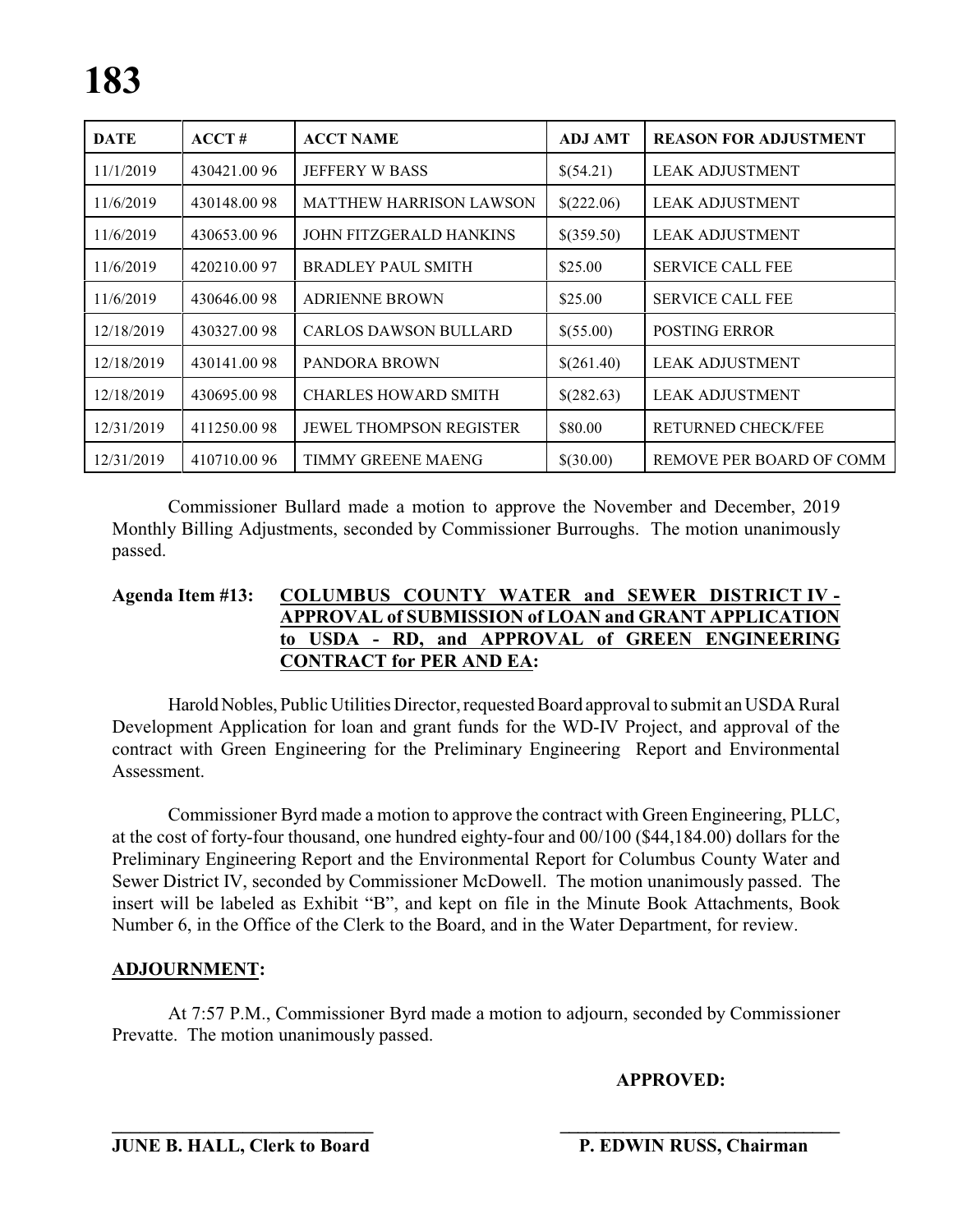The Honorable Columbus County Commissioners met on the above stated date and at the above stated time in the Dempsey B. Herring Courthouse Annex Building, located at 112 West Smith Street, Whiteville, North Carolina, to act as the Columbus County Water and Sewer District V Board.

#### **COMMISSIONERS PRESENT: APPOINTEES PRESENT:**

James E. Prevatte June B. Hall, **Clerk to the Board** Giles E. Byrd **Bobbie Faircloth, Finance Officer** Trent Burroughs Ricky Bullard Charles T. McDowell

P. Edwin Russ, **Chairman** Mike Stephens, **County Manager** Jerome McMillian, Vice-Chairman Amanda B. Prince, County Attorney

#### **MEETING CALLED TO ORDER:**

At 7:47 P.M., Chairman P. Edwin Russ called the **combination meeting** of Columbus County Water and Sewer Districts I, II, III, IV and V Board Meeting to order.

#### **Agenda Item#10: COLUMBUS COUNTY WATER and SEWER DISTRICTS I,II, III, IV AND V - APPROVAL of BOARD MEETING MINUTES:**

January 21, 2020 **Combination Meeting** of Columbus County Water and Sewer Districts I, II, III, IV and V Board Meeting **(5 sets)**

Commissioner Byrd made a motion to approve the January 21, 2020 Columbus County Water and Sewer District V Board Meeting Minutes, as recorded, seconded by Commissioner Prevatte. The motion unanimously passed.

#### **Agenda Item#11: COLUMBUS COUNTY WATER and SEWER DISTRICTS I, II, III, IV and V - APPROVAL of MONTHLY BILLING ADJUSTMENTS:**

Harold Nobles, Public Utilities Director, requested Board approval of the November and December, 2019 Monthly Billing Adjustments.

| <b>DATE</b> | ACCT         | <b>ACCT NAME</b>       | <b>ADJ AMT</b> | <b>REASON FOR ADJUSTMENT</b> |
|-------------|--------------|------------------------|----------------|------------------------------|
| 11/1/2019   | 800598.00 95 | BETINA LEAH CAUSEY     | \$59.01        | I RETURNED BANK DRAFT/FEE    |
| 11/1/2019   | 801111.0098  | OLD DOCK COMMUNITY CTR | \$(5.00)       | <b>POSTING ERROR</b>         |